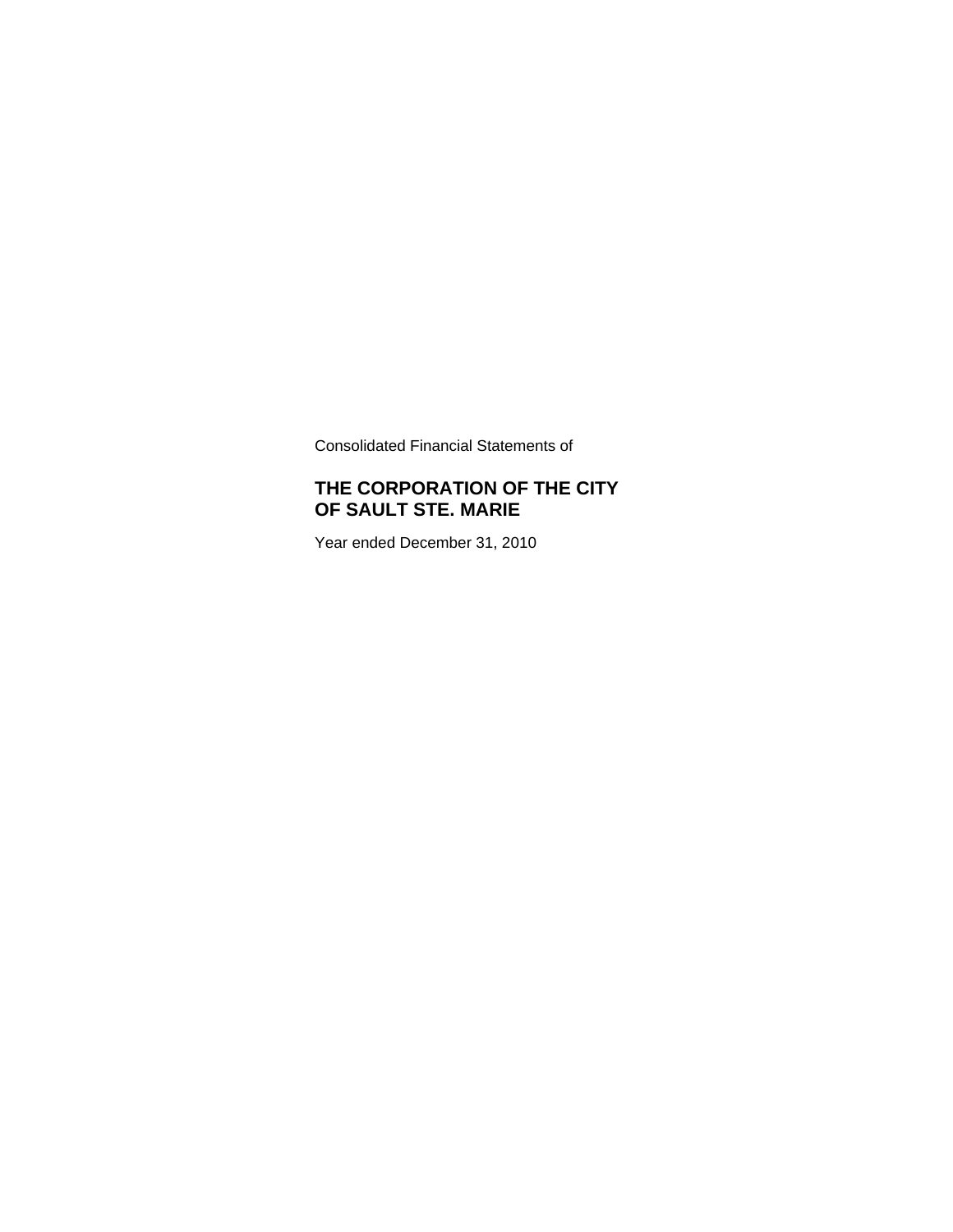Consolidated Financial Statements

Year ended December 31, 2010

### Page

| Management's Responsibility for the Consolidated Financial Statements 1 |  |
|-------------------------------------------------------------------------|--|
|                                                                         |  |
|                                                                         |  |
|                                                                         |  |
|                                                                         |  |
|                                                                         |  |
|                                                                         |  |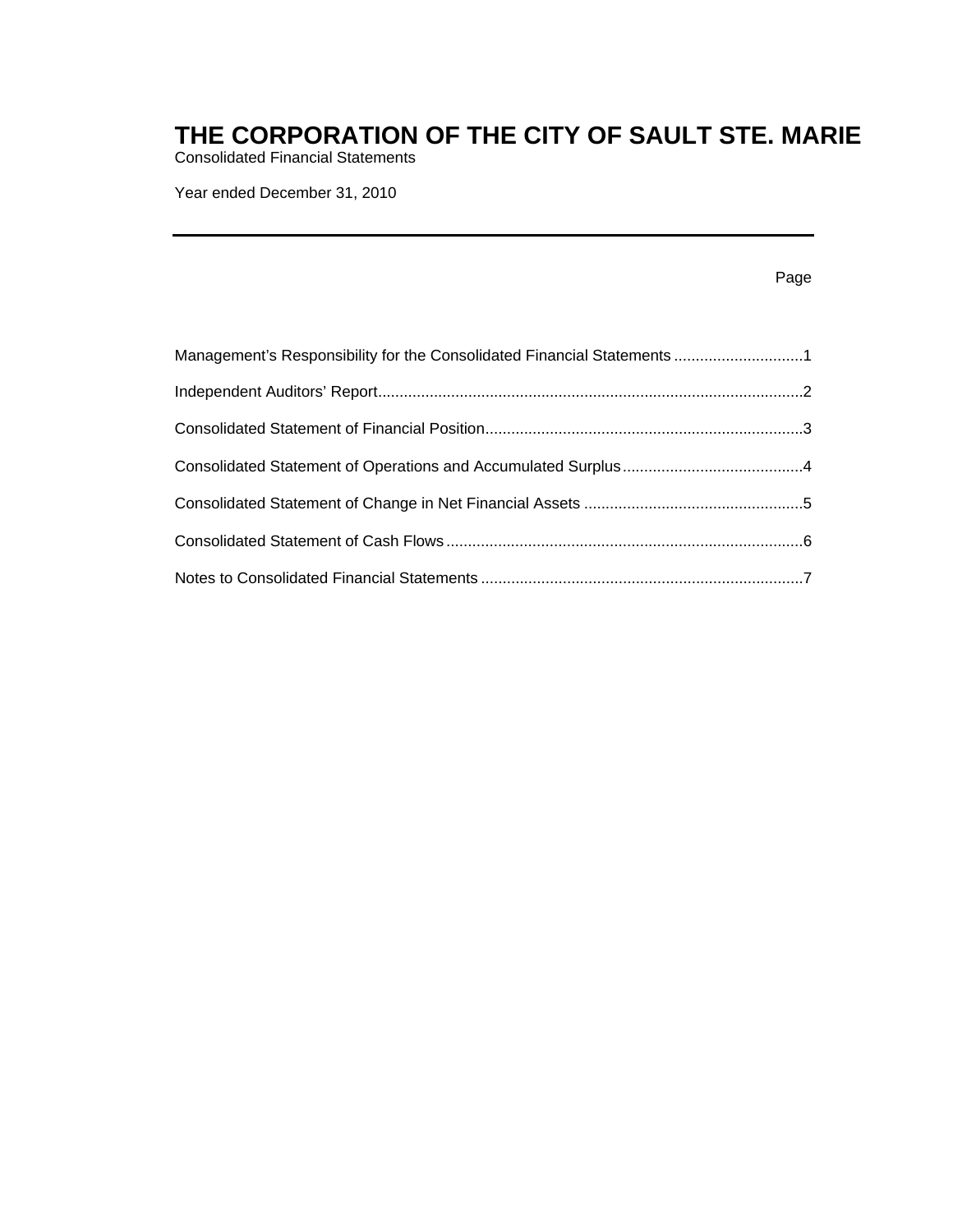

### Management's Responsibility for the Consolidated Financial Statements

The accompanying consolidated financial statements of The Corporation of The City of Sault Ste. Marie (the "City) are the responsibility of the City's management and have been prepared in compliance with legislation, and in accordance with Canadian public sector accounting standards. A summary of the significant accounting policies are described in Note 1 to the consolidated financial statements. The preparation of financial statements necessarily involves the use of estimates based on management's judgment, particularly when transactions affecting the current accounting period cannot be finalized with certainty until future periods.

The City's management maintains a system of internal controls designed to provide reasonable assurance that assets are safeguarded, transactions are properly authorized and recorded in compliance with legislative and regulatory requirements, and reliable financial information is available on a timely basis for preparation of the consolidated financial statements. These systems are monitored and evaluated by management.

The finance committee meets with management and the external auditors to review the consolidated financial statements and discuss any significant financial reporting or internal control matters prior to their approval of the consolidated financial statements.

The consolidated financial statements have been audited by KPMG LLP, independent external auditors appointed by the City. The accompanying Auditors' Report outlines their responsibilities, the scope of their examination and their opinion on the City's consolidated financial statements.

Joe Fratesi Chief Administrative Officer

William Freiburger Commissioner of Finance & Treasurer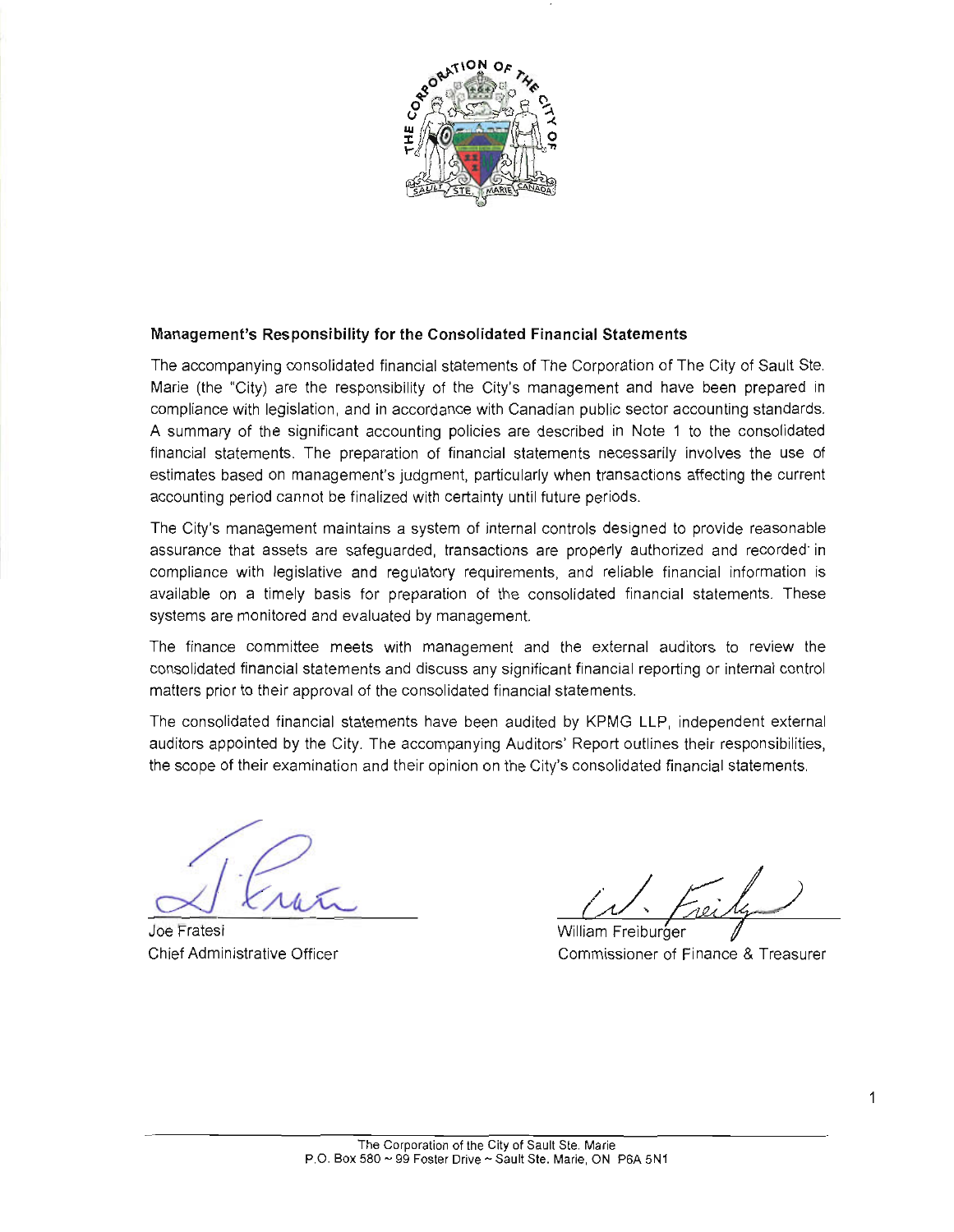

**KPMG LLP** 111 Elgin Street at Queen Suite 200 PO Box 578 Sault Ste Marie ON P6A 5M6

Telephone (705) 949-5811 Fax (705) 949-0911 www.kpmg.ca Internet

## **INDEPENDENT AUDITORS' REPORT**

#### To the Members of Council, Inhabitants and Ratepayers of The Corporation of The City of Sault Ste. Marie

We have audited the accompanying consolidated financial statements of The Corporation of The City of Sault Ste. Marie (the "City"), which comprise the consolidated statement of financial position as at December 31, 2010, the consolidated statements of operations, changes in net assets and cash flows for the year then ended, and notes, comprising a summary of significant accounting policies and other explanatory information.

#### Management's Responsibility for the Consolidated Financial Statements

Management is responsible for the preparation and fair presentation of these consolidated financial statements in accordance with Canadian public sector accounting standards, and for such internal control as management determines is necessary to enable the preparation of consolidated financial statements that are free from material misstatement, whether due to fraud or error.

#### Auditors' Responsibility

Our responsibility is to express an opinion on these consolidated financial statements based on our audit. We conducted our audit in accordance with Canadian generally accepted auditing standards. Those standards require that we comply with ethical requirements and plan and perform the audit to obtain reasonable assurance about whether the consolidated financial statements are free from material misstatement.

An audit involves performing procedures to obtain audit evidence about the amounts and disclosures in the consolidated financial statements. The procedures selected depend on our judgment, including the assessment of the risks of material misstatement of the consolidated financial statements, whether due to fraud or error. In making those risk assessments, we consider internal control relevant to the entity's preparation and fair presentation of the consolidated financial statements in order to design audit procedures that are appropriate in the circumstances, but not for the purpose of expressing an opinion on the effectiveness of the entity's internal control. An audit also includes evaluating the appropriateness of accounting policies used and the reasonableness of accounting estimates made by management, as well as evaluating the overall presentation of the consolidated financial statements.

We believe that the audit evidence we have obtained is sufficient and appropriate to provide a basis for our audit opinion.

#### Opinion

In our opinion, the consolidated financial statements present fairly, in all material respects, the consolidated financial position of the City as at December 31, 2010, and its consolidated results of operations and its consolidated cash flows for the year then ended in accordance with Canadian public sector accounting standards.

 $k$ *PMG*  $IP$ 

Chartered Accountants, Licensed Public Accountants June 27, 2011 Sault Ste Marie, Canada

> KPMG I.LP is a Canadian limited liability partnership and a member firm of the KPMG nativork of independent member firms affiliated with KPMG International Cooperative<br>I "KPMG International"), a Swiss entity.<br>KPMG Canada provides services to KPMG LLP.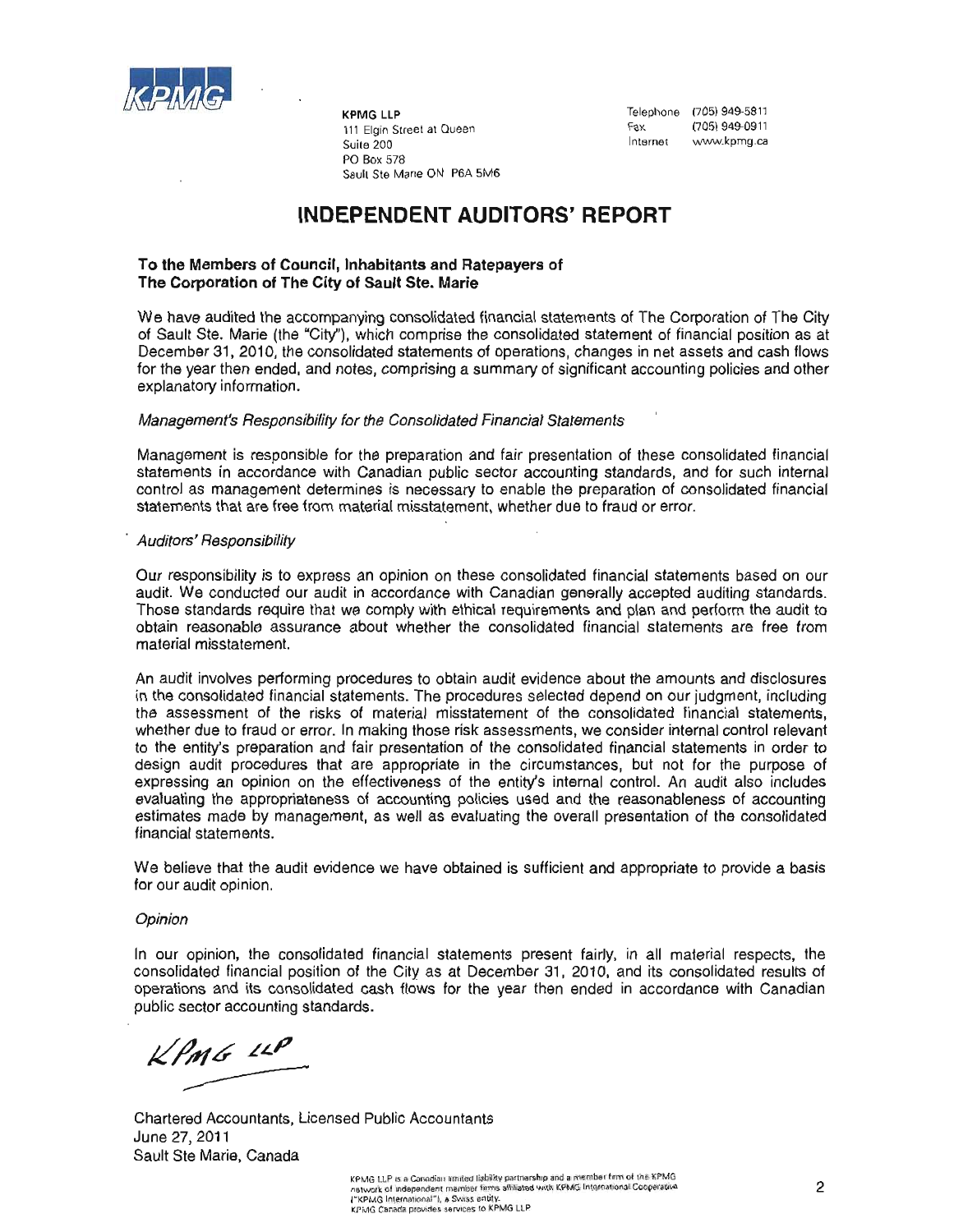Consolidated Statement of Financial Position

Year ended December 31, 2010, with comparative figures for 2009

|                                                       | 2010          | 2009          |
|-------------------------------------------------------|---------------|---------------|
|                                                       |               |               |
| <b>Financial assets:</b>                              |               |               |
| Cash and cash equivalents                             | \$36,555,017  | \$48,610,495  |
| Taxes receivable                                      | 6,832,002     | 8,385,288     |
| Accounts receivable                                   | 23,296,921    | 21,278,661    |
| Other current assets                                  | 1,160,826     | 1,218,872     |
| Investment in PUC Inc. (note 5)                       | 63,905,996    | 62,990,855    |
|                                                       | 131,750,762   | 142,484,171   |
|                                                       |               |               |
| <b>Financial liabilities:</b>                         |               |               |
| Accounts payable and accrued liabilities              | 25,136,502    | 21,396,725    |
| Temporary advances from trust funds                   | 853,269       | 228,081       |
| Employee future benefit obligations (note 11)         | 29,852,135    | 26,797,791    |
| Deferred revenue (note 3)                             | 2,824,253     | 2,769,120     |
| Landfill closure and post closure liability (note 12) | 14,376,905    | 14,168,422    |
| Net long-term liabilities (note 4)                    | 17,936,258    | 20,440,876    |
|                                                       | 90,979,322    | 85,801,015    |
| Net financial assets                                  | 40,771,440    | 56,683,156    |
| <b>Non-financial assets:</b>                          |               |               |
| Tangible capital assets (note 13)                     | 402,639,960   | 386,821,460   |
| Prepaid expenses                                      | 5,110         | 24,364        |
| Inventories                                           | 2,018,128     | 1,976,467     |
|                                                       | 404,663,198   | 388,822,291   |
| Commitments (note 9)                                  |               |               |
| Contingent liabilities (note 10)                      |               |               |
| Accumulated surplus (note 14)                         | \$445,434,638 | \$445,505,447 |

The accompanying notes are an integral part of these consolidated financial statements.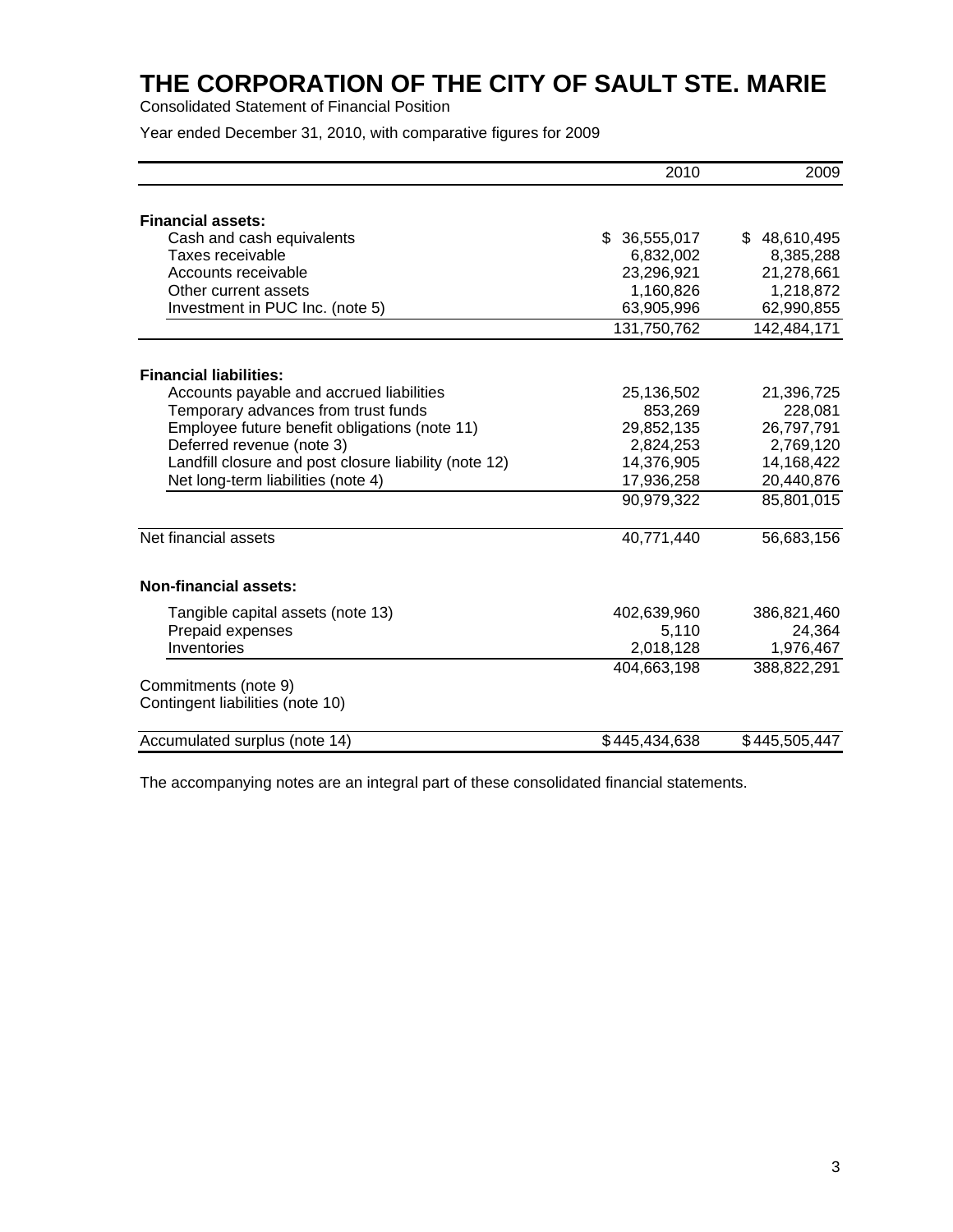Consolidated Statement of Operations and Accumulated Surplus

Year ended December 31, 2010, with comparative figures for 2009

|                                             | <b>Budget</b>    | 2010              | 2009             |
|---------------------------------------------|------------------|-------------------|------------------|
|                                             | (unaudited)      |                   |                  |
| Revenue:                                    |                  |                   |                  |
| Property taxation                           | 90,457,170<br>S. | 90,343,766<br>\$. | 86,609,429<br>£. |
| Taxation from other governments             | 4,453,230        | 4,440,907         | 4,439,667        |
| Fees and user charges                       | 51,911,387       | 51,524,601        | 47,753,069       |
| Government grants                           | 26,941,974       | 42,817,251        | 47,369,946       |
| Investment income                           | 5,805,000        | 5,492,957         | 5,448,728        |
| Other                                       | 918,006          | 2,514,882         | 2,040,520        |
| Gain on disposal of tangible capital assets |                  | 32,865            | 152,013          |
| PUC Inc. operating results                  |                  | 1,525,221         | 1,950,938        |
| Total revenue                               | 180,486,767      | 198,692,450       | 195,764,310      |
| Expenses:                                   |                  |                   |                  |
| General government                          | 13,225,970       | 14,298,802        | 12,542,956       |
| <b>Protection services</b>                  | 36,740,651       | 37,522,145        | 35,709,635       |
| <b>Transportation services</b>              | 30,998,040       | 33,100,014        | 31,945,742       |
| <b>Environmental services</b>               | 18,523,333       | 19,670,512        | 18,505,034       |
| <b>Health services</b>                      | 7,503,605        | 7,626,613         | 6,839,774        |
| Social and family services                  | 28,607,133       | 28,350,681        | 30,348,857       |
| Social housing                              | 2,194,445        | 2,310,037         | 2,202,880        |
| Planning and development                    | 3,778,665        | 5,990,309         | 5,911,906        |
| Recreation and cultural services            | 13,583,204       | 14,876,529        | 15,004,100       |
| Contribution to new hospital construction   |                  | 19,684,952        |                  |
| Amortization                                |                  | 15,332,665        | 14,446,049       |
| Total expenses                              | 155,155,046      | 198,763,259       | 173,456,933      |
| Annual surplus (deficit)                    | 25,331,721       | (70, 809)         | 22,307,377       |
| Accumulated surplus, beginning of year      | 445,505,447      | 445,505,447       | 423,198,070      |
| Accumulated surplus, end of year            | \$470,837,168    | \$445,434,638     | \$445,505,447    |

The accompanying notes are an integral part of these consolidated financial statements.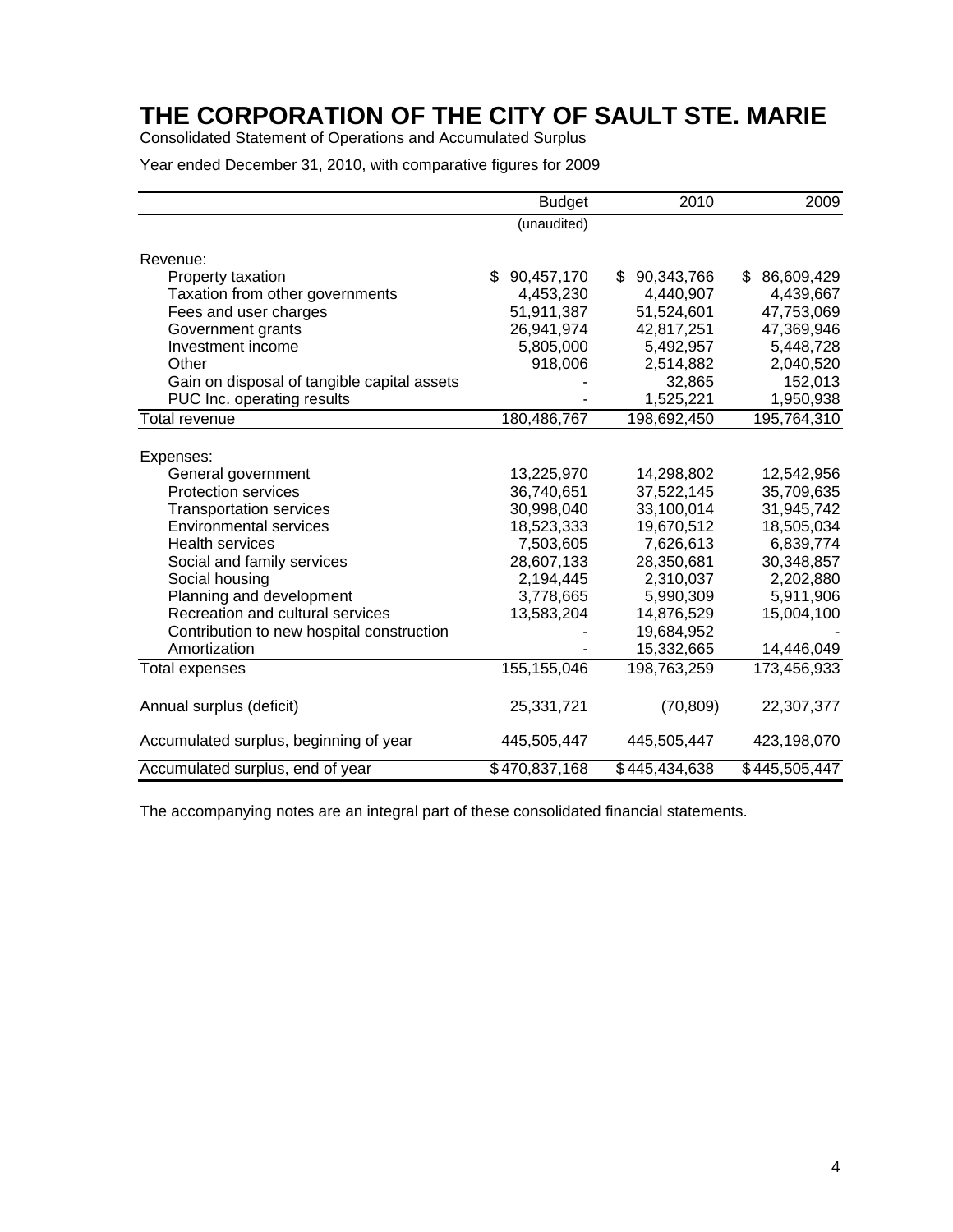Consolidated Statement of Change in Net Financial Assets

Year ended December 31, 2010, with comparative figures for 2009

|                                             |    | <b>Budget</b>  | 2010           | 2009             |
|---------------------------------------------|----|----------------|----------------|------------------|
|                                             |    | (unaudited)    |                |                  |
|                                             |    |                |                |                  |
| Annual surplus (deficit)                    | \$ | 25,331,721     | (70, 809)<br>S | 22,307,377<br>\$ |
| Acquisition of tangible capital assets      |    | (26, 349, 777) | (31, 369, 097) | (41, 282, 582)   |
| Amortization of tangible capital assets     |    |                | 15,332,665     | 14,446,049       |
| Gain on sale of tangible capital assets     |    |                | (32, 865)      | (152, 013)       |
| Proceeds on sale of tangible capital assets |    |                | 250,799        | 289,572          |
|                                             |    | (1,018,056)    | (15,889,307)   | (4, 391, 597)    |
| Change in prepaid supplies                  |    |                | 19,255         | 2,825            |
| Change in inventories of supplies           |    |                | (41,661)       | 86,065           |
| Change in net financial assets              |    | (1,018,056)    | (15, 911, 713) | (4,302,707)      |
| Net financial assets, beginning of year     |    | 56,683,155     | 56,683,155     | 60,985,863       |
| Net financial assets, end of year           | S. | 55,665,099     | \$40,771,442   | 56,683,156<br>S. |

The accompanying notes are an integral part of these consolidated financial statements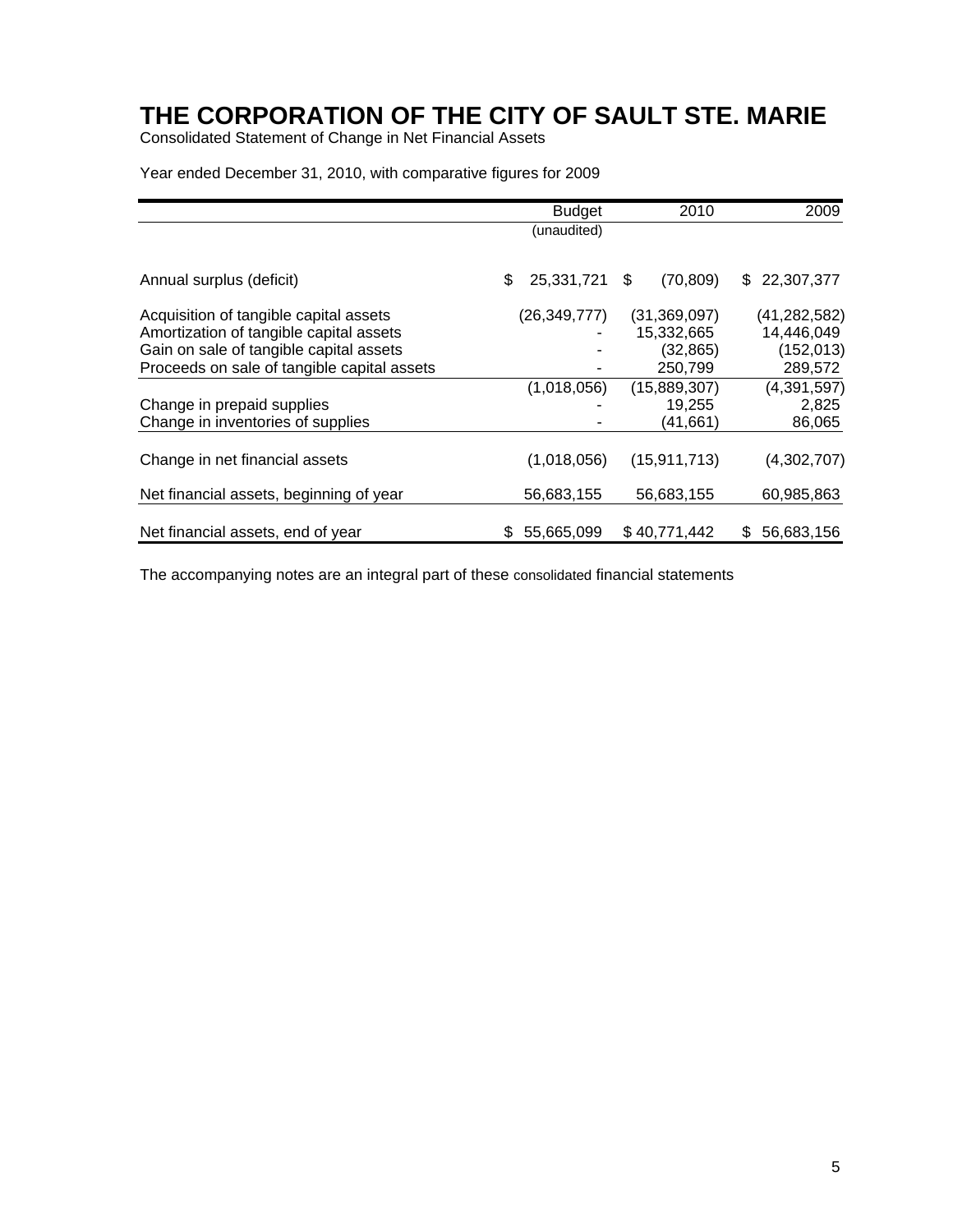Consolidated Statement of Cash Flows

Year ended December 31, 2010, with comparative figures for 2009

|                                                       | 2010            | 2009             |
|-------------------------------------------------------|-----------------|------------------|
| Cash provided by (used in):                           |                 |                  |
| <b>Operating Activities:</b>                          |                 |                  |
| Annual surplus (deficit)                              | \$<br>(70, 809) | \$<br>22,307,377 |
| Items not involving cash:                             |                 |                  |
| Amortization                                          | 15,332,665      | 14,446,049       |
| Gain on sale of tangible capital assets               | (32, 865)       | (152, 013)       |
| Developer contributions of tangible capital assets    | (197, 645)      | (141,004)        |
| Change in future employee benefit obligations         | 3,054,344       | 2,166,366        |
| Change in landfill closure and post-closure liability | 208,483         | 349,212          |
| PUC Inc. operating results                            | (1,525,221)     | (1,950,938)      |
| Change in non-cash assets and liabilities:            |                 |                  |
| Taxes receivable                                      | 1,553,286       | (1,720,120)      |
| Accounts receivable                                   | (978, 400)      | (8, 266, 768)    |
| Prepaid expenses                                      | 19,254          | 2,825            |
| Other current assets                                  | 58,046          | 799,357          |
| Inventories                                           | (41,661)        | 86,065           |
| Accounts payable and accrued liabilities              | 3,429,729       | 1,083,253        |
| Deferred revenue                                      | 55,133          | (151, 313)       |
| Temporary advances from trust funds                   | 625,187         | 140,868          |
| Net change in cash from operating activities          | 21,489,526      | 28,999,216       |
| <b>Capital Activities:</b>                            |                 |                  |
| Proceeds on sale of tangible capital assets           | 250,800         | 289,572          |
| Cash used to acquire tangible capital assets          | (31, 171, 453)  | (41, 141, 579)   |
| Net change in cash from capital activities            | (30,920,653)    | (40, 852, 007)   |
| <b>Investing Activities:</b>                          |                 |                  |
| PUC Inc. dividends received                           | 610,080         | 610,080          |
| <b>Financing Activities:</b>                          |                 |                  |
| Proceeds from long-term liabilities                   |                 | 4,844,637        |
| Repayment of long-term liabilities                    | (3, 234, 431)   | (2,935,412)      |
| Net change in cash from financing activities          | (3,234,431)     | 1,909,225        |
| Net change in cash                                    | (12,055,478)    | (9,333,486)      |
| Cash and cash equivalents, beginning of year          | 48,610,495      | 57,943,981       |
| Cash and cash equivalents, end of year                | \$36,555,017    | \$<br>48,610,495 |

The accompanying notes are an integral part of these consolidated financial statements.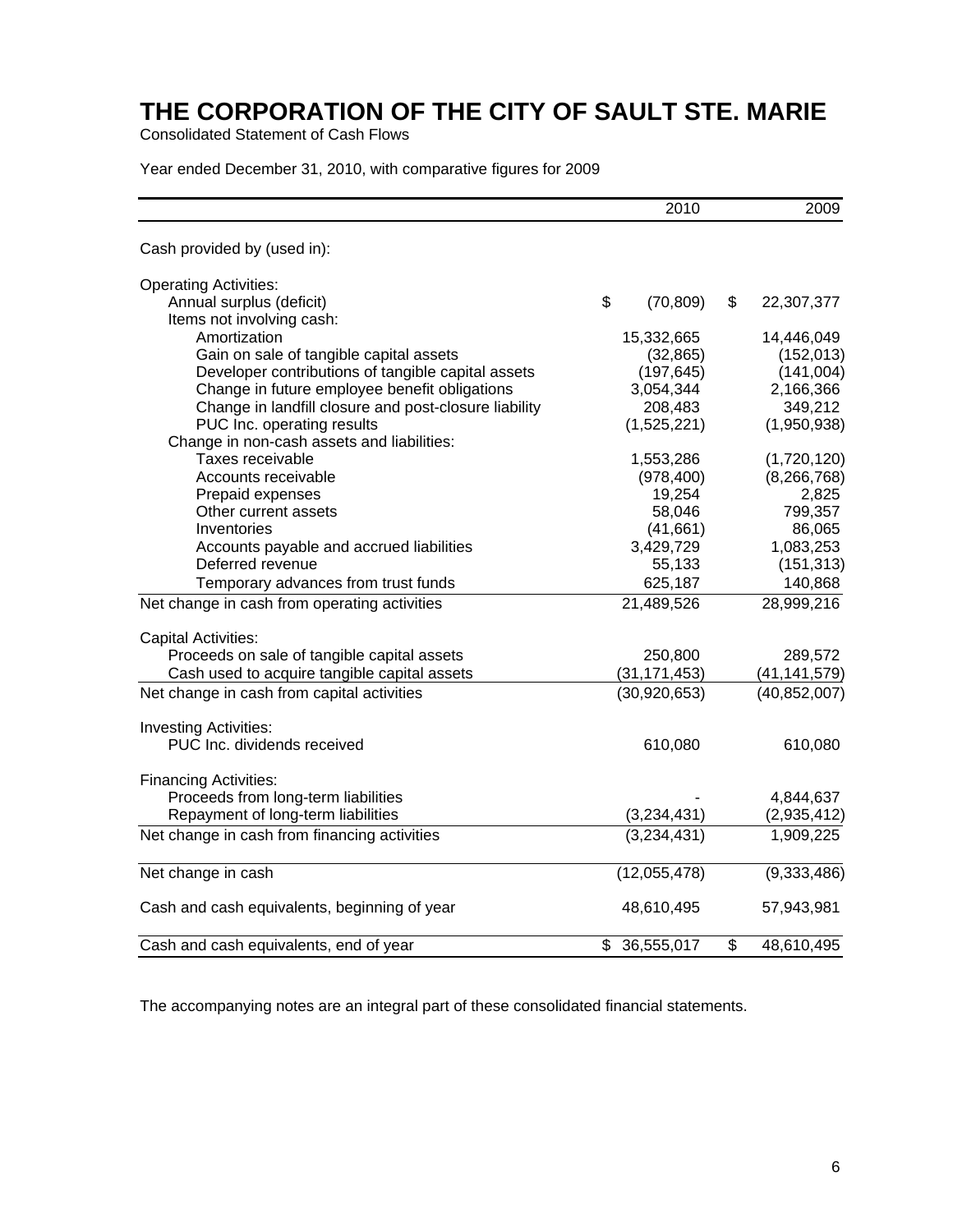Notes to Consolidated Financial Statements

Year ended December 31, 2010

The City of Sault Ste. Marie (the "City") is a municipality that was created on January 1, 1950 pursuant to the City Act. The City provides municipal services such as police, fire, public works, planning, parks and recreation, library and other general government operations.

#### **1. Significant accounting policies:**

The consolidated financial statements of The City of Sault Ste. Marie (the "City") are prepared by management in accordance with Canadian generally accepted accounting principles for governments as recommended by the Public Sector Accounting Board ("PSAB") of the Canadian Institute of Chartered Accountants. Significant accounting policies adopted by the City are as follows:

- (a) Basis of consolidation:
	- (i) Consolidated entities

 The consolidated financial statements reflect the assets, liabilities, revenues and expenses of the reporting entity. The reporting entity is comprised of all organizations, committees and local boards accountable for the administration of their financial affairs and resources to the City and which are owned or controlled by the City except for the City's government business enterprises which are accounted for on the modified equity basis of accounting.

These entities and organizations include:

 Sault Ste. Marie Police Services Board City of Sault Ste. Marie Public Utilities Commission Sault Ste. Marie Public Library

 Interdepartmental and inter-organizational transactions and balances between these entities and organizations have been eliminated.

(ii) Investment in Government Business Enterprises

The City's investment in PUC Inc. is accounted for on a modified equity basis, consistent with Canadian generally accounting principles as recommended by PSAB for investments in PUC Inc. Under the modified equity basis, PUC Inc.'s accounting policies are not adjusted to conform with those of the municipality and inter-organizational transactions and balances are not eliminated. The City recognizes its equity interest in the annual income or loss of PUC Inc. in its consolidated statement of operations with a corresponding increase or decrease in its investment asset account. Any dividends that the City may receive from PUC Inc. will be reflected as reductions in the investment asset account.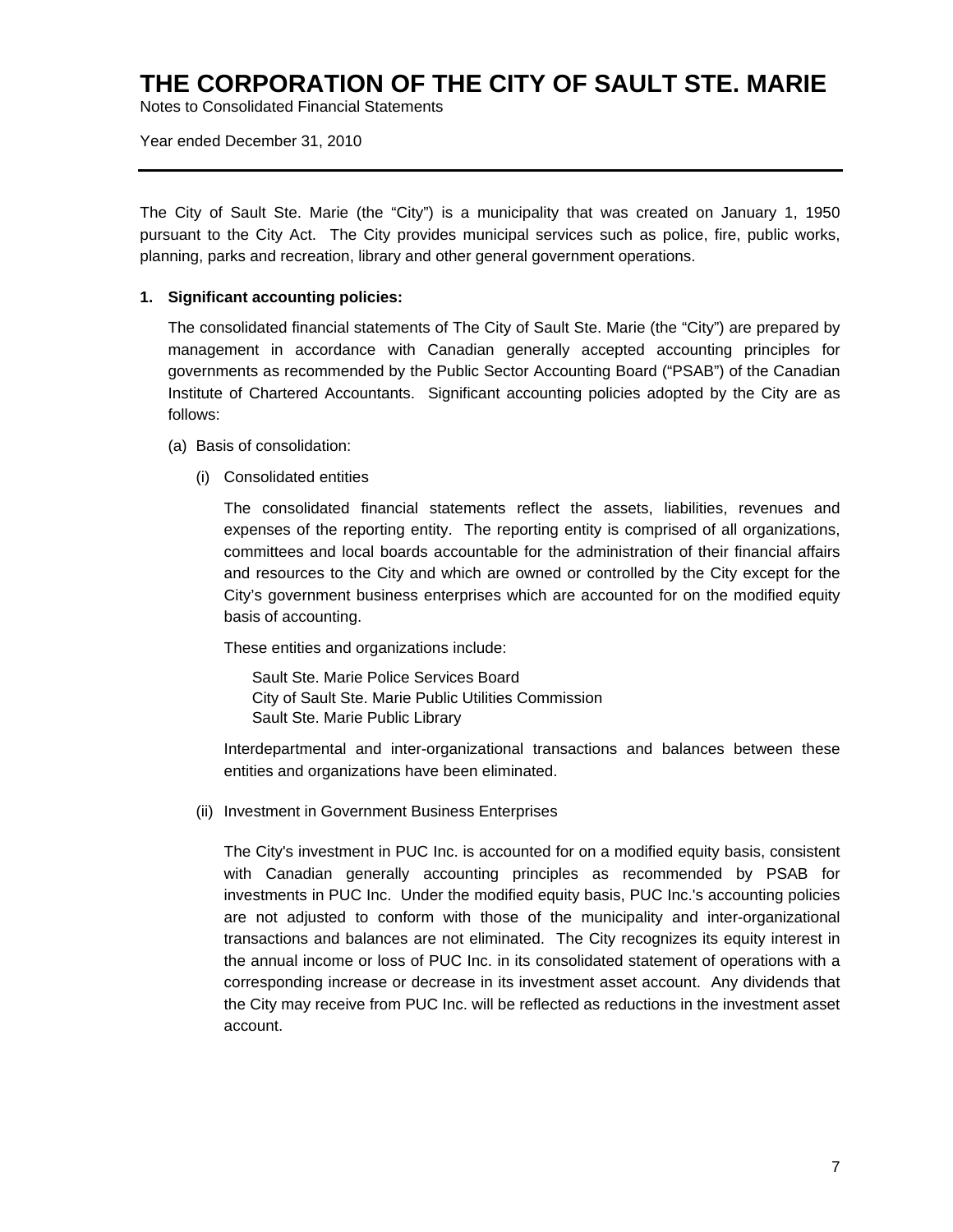Notes to Consolidated Financial Statements

Year ended December 31, 2010

#### **1. Summary of significant accounting policies (continued):**

(iii) Related entities:

 The consolidated financial statements do not reflect the assets, liabilities, sources of financing, expenditures and the activities of the following Boards and enterprises which are not under the control of Council.

 Algoma Health Unit District of Sault Ste. Marie Social Services Administration Board Board of Management of Queenstown The Sault Ste. Marie Central Business District Improvement Area Board of Management of City Centre Business Improvement Area Sault Ste. Marie Public Region Conservation Authority

(iv) Trust funds:

Trust funds and their related operations administered by the City are not included in their consolidated financial statements.

(b) Basis of accounting:

The City follows the accrual method of accounting for revenues and expenses. Revenues are normally recognized in the year in which they are earned and measurable. Expenses are recognized as they are incurred and measurable as a result of receipt of goods or services and/or the creation of a legal obligation to pay.

(c) Government transfers:

Government transfers received relate to social services, child care, housing and health programs. Government transfers paid relate to social services programs. Transfers are recognized in the financial statements as revenues in the period in which events giving rise to the transfer occur, providing the transfers are authorized, any eligibility criteria have been met, and reasonable estimates of the amounts can be made.

(d) Temporary investments:

Temporary investments are recorded at the lower of cost and market value.

(e) Inventories:

Inventories held for resale are stated at the lower of cost and net realizable value, while inventories of supplies are stated at lower of cost and replacement value.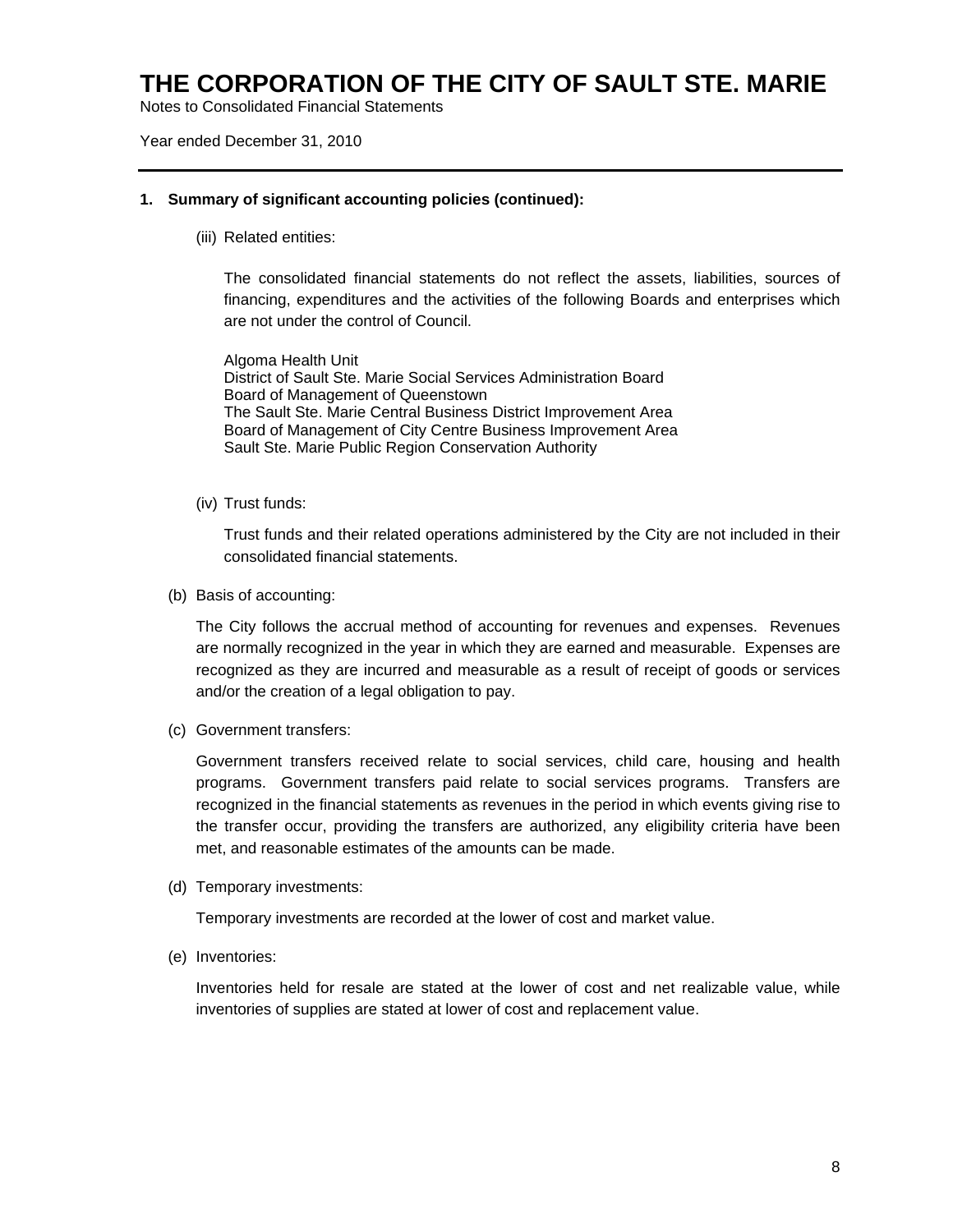Notes to Consolidated Financial Statements

Year ended December 31, 2010

#### **1. Significant accounting policies (continued):**

(f) Deferred revenue:

Deferred revenues represent licenses, permits and other fees which have been collected, but for which the related services or inspections have yet to be performed. These amounts will be recognized as revenues in the fiscal year the services are performed.

(g) Non-financial assets:

 Non-financial assets are not available to discharge existing liabilities and are held for use in the provision of services. The have useful lives extending beyond the current year and are not intended for sale in the ordinary course of operations.

i. Tangible capital assets:

Tangible capital assets are recorded at cost which includes amounts that are directly attributable to acquisition, construction, development or betterment of the asset. The cost, less (if applicable) residual value of the tangible capital assets excluding land, are amortized on a straight line basis over their estimated useful lives as follows:

| Asset                               | Useful Life-Years |
|-------------------------------------|-------------------|
| Landfill and land improvements      | $10-30$ years     |
| Buildings and building improvements | 10-60 years       |
| Vehicles                            | 3-15 years        |
| Machinery and equipment             | 5-25 years        |
| Infrastructure                      | 15-100 years      |

Half year amortization is charged in the year of acquisition and in the year of disposal. Assets under construction are not amortized until the asset is available for productive use.

ii. Contributions for tangible capital assets

Tangible capital assets received as contributions are recorded at their fair value at the date of receipt and also recorded as revenue.

iii. Leased tangible capital assets

Leases which transfer substantially all of the benefits and risks incidental to ownership of property, are accounted for as leased tangible capital assets. All other leases are accounted for as operating leases and the related payments are charged to expenses as incurred.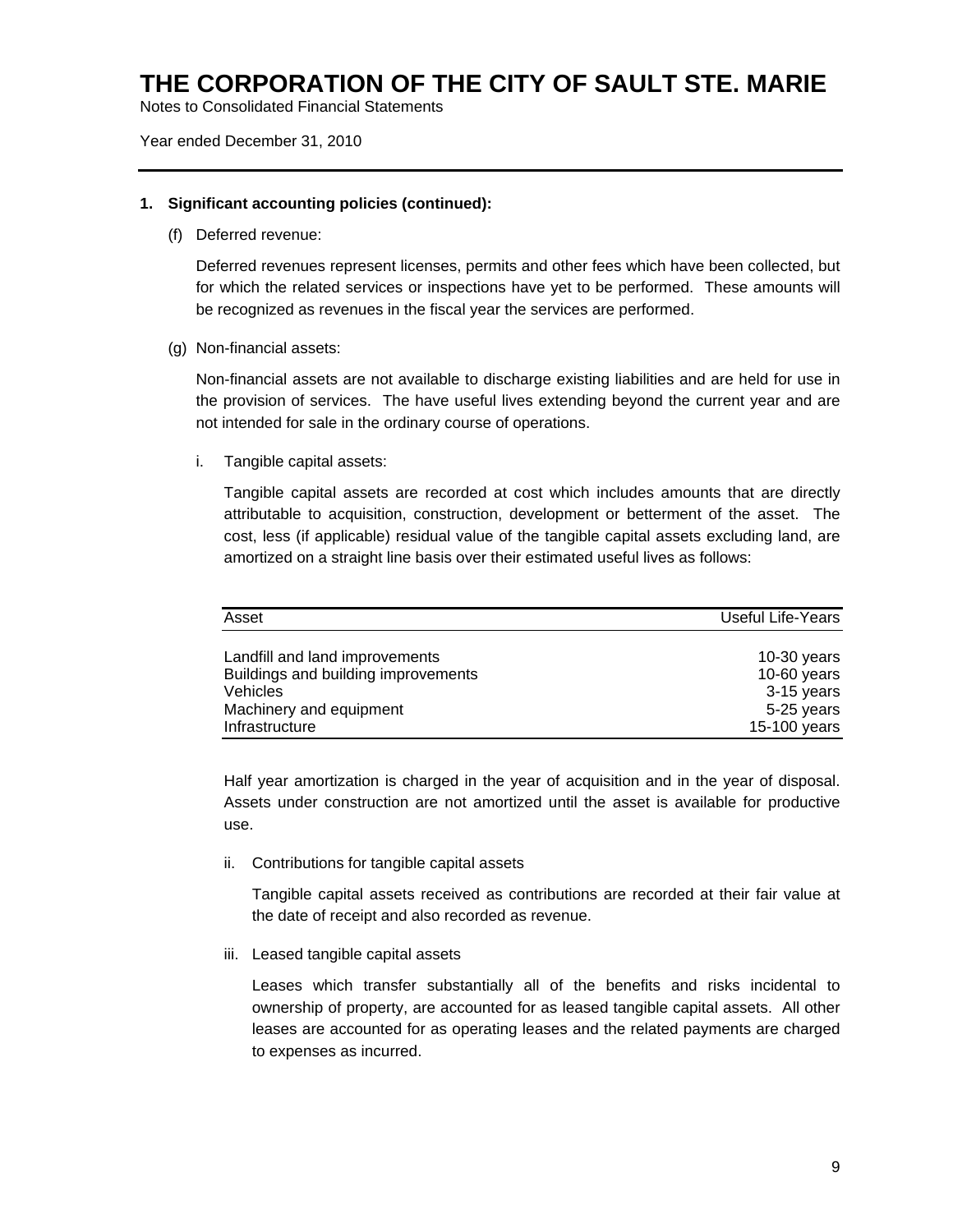Notes to Consolidated Financial Statements

Year ended December 31, 2010

#### **1. Significant accounting policies (continued):**

(h) Use of estimates:

The preparation of financial statements requires management to make estimates and assumptions that affect the reported amounts of assets and liabilities and disclosure of contingent assets and liabilities at the date of the financial statements, and the reported amounts of revenues and expenditures during the reporting period. Significant estimates include assumptions used in estimating provisions for accrued liabilities, landfill liability and in performing actuarial valuations of employee future benefits.

In addition, the City's implementation of the Public Sector Accounting Handbook PS3150 has required management to make estimates of historical cost and useful lives of tangible capital assets.

Actual results could differ from these estimates.

- (i) Employee future benefits:
	- i. The City provides certain benefits which will require funding in future periods. These benefits include sick leave, benefits under the Workplace Safety and Insurance Board ("WSIB") Act, and life insurance, extended health and dental benefits for early retirees.

 The costs of sick leave, benefits under the Workplace Safety and Insurance Board Act and life insurance, extended health and dental benefits are actuarially determined using management's best estimate of salary escalation, accumulated sick days at retirement, insurance and health care cost trends, long-term inflation rates and discount rates.

 For self-insured retirement and other employee future benefits that vest or accumulated over the periods of service provided by employees, such as retirement gratuities, compensated absences and health, dental and life insurance benefits for retirees, the cost is actuarially determined using the projected benefits method prorated on service. Under this method, the benefit costs are recognized over the expected average service life of the employee group. Any actuarial gains and losses related to the past service of employees are amortized over the expected average remaining service life of the employee group.

 For those self-insured benefit obligations that arise from specific events that occur from time to time, such as obligations for workers' compensation and life insurance and health care benefits for those on disability leave, the cost is recognized immediately in the period the events occur. Any actuarial gains and losses that are related to these benefits are recognized immediately in the period they arise.

ii. The costs of multi-employer defined contribution pension plan benefits, such as the Ontario Municipal Employees Retirement System ("OMERS") pensions, are the employer's contributions due to the plan in the period.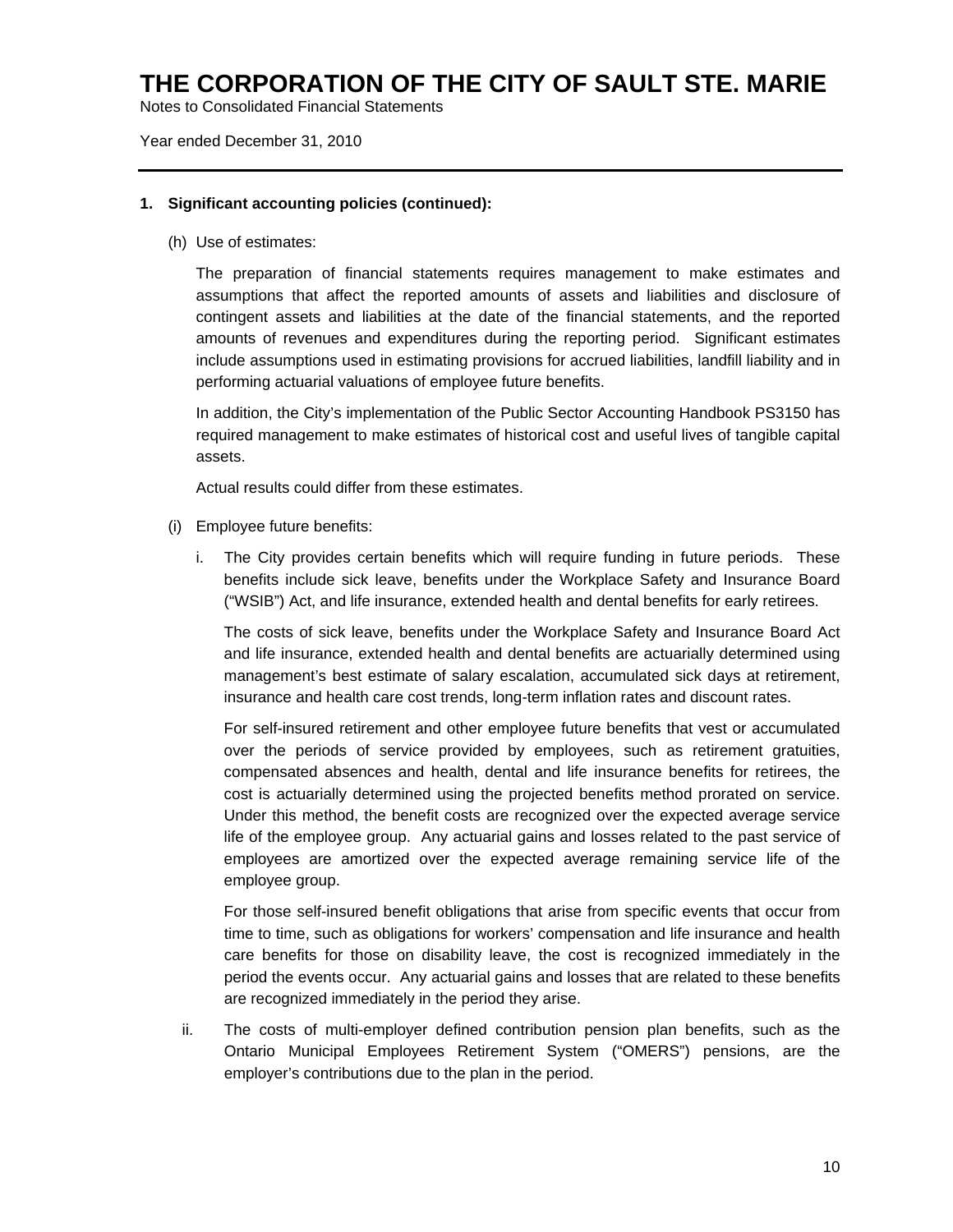Notes to Consolidated Financial Statements

Year ended December 31, 2010

#### **1. Significant accounting policies (continued):**

(I) Landfill liability:

The liability for closure of operational sites and post-closure care has been recognized based on estimated future expenses, estimated inflation and the usage of the site's capacity during the year.

#### **2. Tax revenues:**

Property tax billings are prepared by the City based on an assessment roll prepared by the Municipal Property Assessment Corporation ("MPAC"), an agency of the Ontario government. All assessed property values in the City were reviewed and new values established based on a common valuation date which was used by the City in computing the property tax bills for 2010. However, the property tax revenue and tax receivables of the City are subject to measurement uncertainty as a number of significant appeals submitted by ratepayers have yet to be heard.

The City has established a contingency reserve for tax appeals and other items in the amount of \$2,004,638 (2009 - \$1,017,138). Any supplementary billing adjustments made necessary by the determination of such changes will be recognized in the fiscal year they are determined.

#### **3. Deferred revenue:**

The balances in the deferred revenue of the City consist of:

|                           | 2010         | 2009        |
|---------------------------|--------------|-------------|
| Development charges act   | 344,255<br>S | 340,208     |
| <b>Provincial Gas Tax</b> | 9.929        | 135,738     |
| <b>Federal Gas Tax</b>    | 563,606      | 178,107     |
| Parkland                  | 281,221      | 233,627     |
| Building permits Bill 124 | 1.625.242    | 1,881,440   |
| Total deferred revenue    | \$2,824,253  | \$2,769,120 |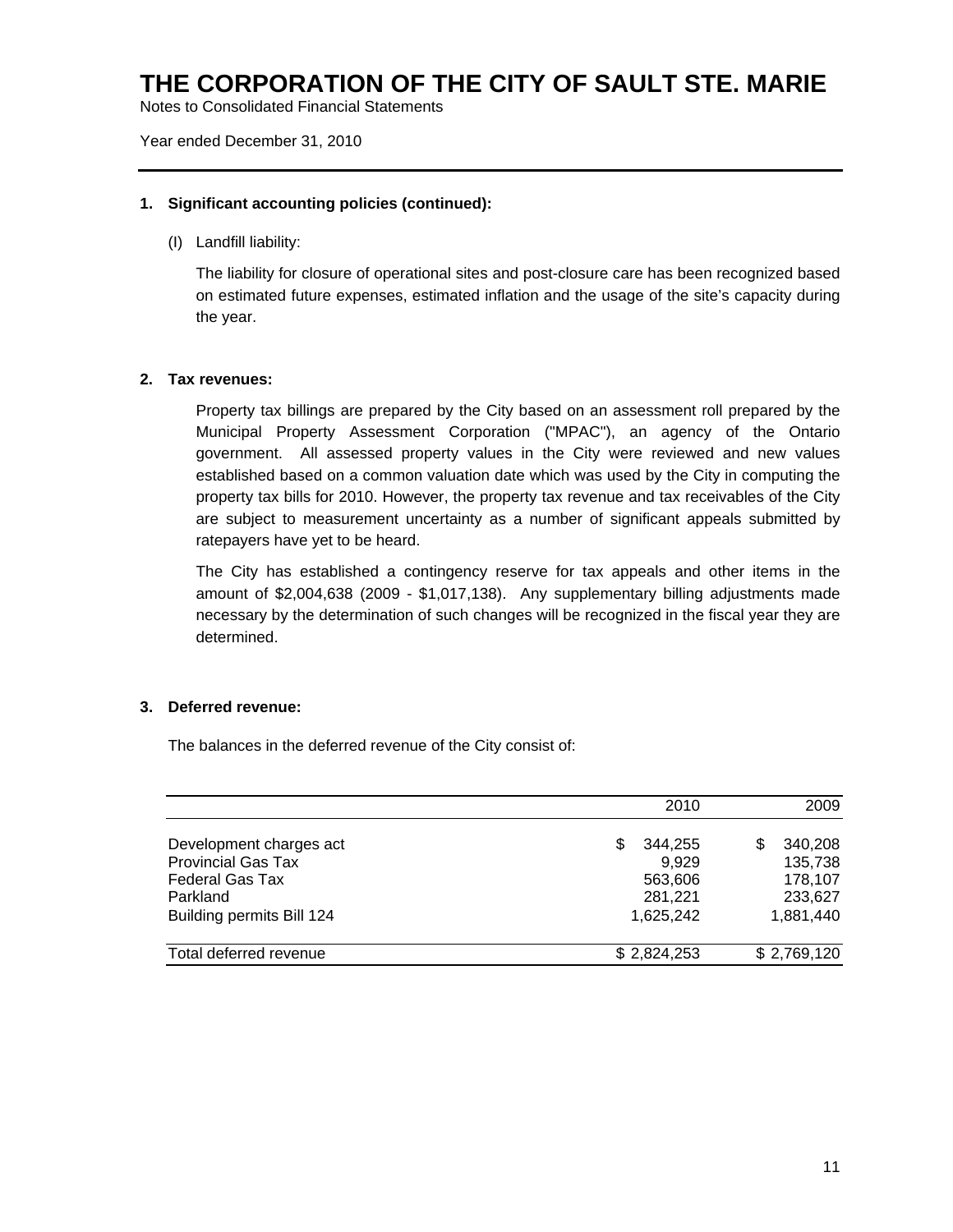Notes to Consolidated Financial Statements

Year ended December 31, 2010

#### **3. Deferred revenue (continued):**

Continuity of deferred revenue is as follows:

|                             | 2010          | 2009          |
|-----------------------------|---------------|---------------|
| Balance, beginning of year: |               |               |
| Development charges act     | \$<br>340,208 | \$<br>337,623 |
| <b>Provincial Gas Tax</b>   | 135,738       | 132,961       |
| <b>Federal Gas Tax</b>      | 178,107       | 270,520       |
| Parkland                    | 233,627       | 285,281       |
| Building permits Bill 124   | 1,881,440     | 1,894,048     |
|                             | 2,769,120     | 2,920,433     |
| Other revenue               | 45,175        | 25,303        |
| Interest earned             | 21,832        | 14,833        |
| Total revenue               | 67.007        | 40,136        |
| Contributions used          | (11, 874)     | (191, 449)    |
| Balance, end of year        | \$2,824,253   | \$2,769,120   |

### **4. Net long-term liabilities:**

|                                                  | 2010         | 2009          |
|--------------------------------------------------|--------------|---------------|
| Total long-term liabilities incurred by the City | \$17,936,258 | \$ 20,440,876 |

Principal payments due on net long-term liabilities for the next five fiscal years and thereafter are as follows:

|                                    | 2011 to     | 2016 to | 2021 and   | 2010                                              | 2009  |
|------------------------------------|-------------|---------|------------|---------------------------------------------------|-------|
|                                    | 2015        | 2020    | thereafter | Total                                             | Total |
| From general municipal<br>revenues | \$9,348,509 |         |            | \$6,897,341 \$1,690,408 \$17,936,258 \$20,440,876 |       |

The annual principal and interest payments required to service the long-term obligations of the City are within the annual debt repayment limit prescribed by the Ministry of Municipal Affairs and Housing.

The long-term obligations issued in the name of the City have received approval of the Ontario Municipal board for those approved on or before December 31, 1992. Those approved after January 1, 1993 have been approved by by-law.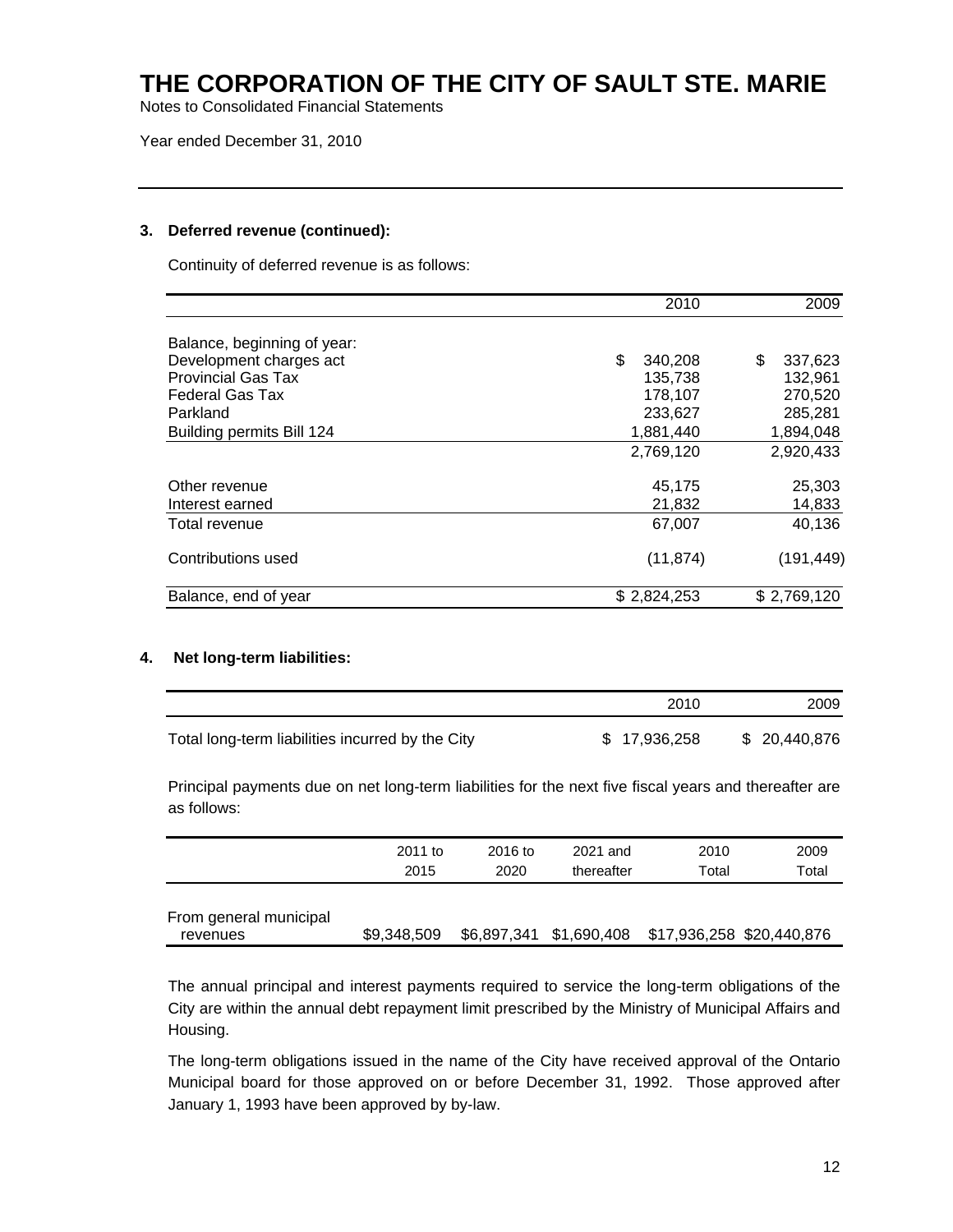Notes to Consolidated Financial Statements

#### Year ended December 31, 2010

#### **4. Net long-term liabilities (continued):**

The above long-term debt has various maturity dates and interest rates ranging from due on demand to 2021 and 0% to 8.07% respectively.

Interest paid in the year and included in current expenditures is \$1,051,500 (2009 - \$1,173,213).

#### **5. Investment in PUC Inc.:**

PUC Inc. is a business enterprise of the City, and is accounted for on a modified equity basis.

PUC Inc. is incorporated under the laws of the Province of Ontario and provides municipal electrical distribution and other services to the residents of Sault Ste. Marie. The City owns 100% of the outstanding shares of PUC Inc. The note payable of \$6,720,000 is unsecured, bears interest at 8.5% per annum, and is payable one year after demand. The note payable of \$25,000,000 is unsecured, bears interest at rates negotiated periodically, and is payable one year after demand.

|                                        | 2010             | 2009             |
|----------------------------------------|------------------|------------------|
| <b>Financial Position:</b>             |                  |                  |
| <b>Current assets</b>                  | \$<br>33,144,831 | \$<br>31,834,693 |
| Future income tax assets               | 3,061,800        | 3,497,400        |
| Capital assets                         | 50,734,173       | 49,000,149       |
| Regulatory assets                      | 4,789,723        | 3,454,816        |
| <b>Total assets</b>                    | \$<br>91,730,527 | \$<br>87,787,058 |
|                                        |                  |                  |
| <b>Current liabilities</b>             | \$<br>16,238,363 | \$<br>14,306,578 |
| Employee future benefit obligations    | 1,302,203        | 1,194,188        |
| Notes payable                          | 36,720,000       | 35,220,000       |
| <b>Regulatory liabilities</b>          | 5,283,965        | 5,795,437        |
|                                        |                  |                  |
| <b>Total liabilities</b>               | 59,544,531       | 56,516,203       |
| Shareholder's equity                   | 32,185,996       | 31,270,855       |
| Total liabilities and equity           | \$<br>91,730,527 | \$<br>87,787,058 |
| <b>Results of Operations:</b>          |                  |                  |
| Revenues                               | \$<br>78,362,493 | \$<br>76,004,695 |
| <b>Expenditures</b>                    | (76, 649, 472)   | (72,640,957)     |
| Provision for payment in lieu of taxes | (187, 800)       | (1, 412, 800)    |
| Net income for the year                | \$<br>1,525,221  | \$<br>1,950,938  |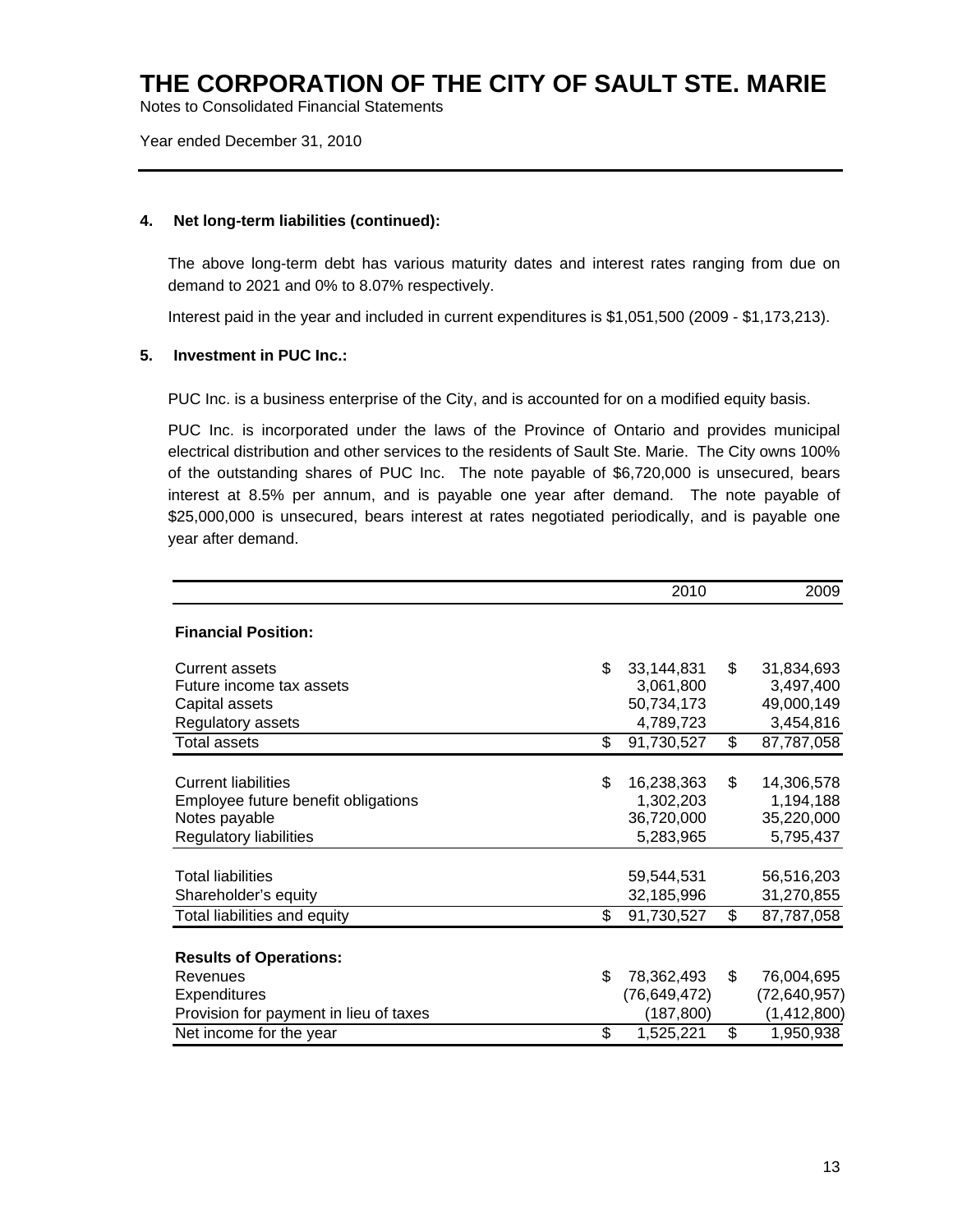Notes to Consolidated Financial Statements

Year ended December 31, 2010

#### **5. Investment in PUC Inc. (continued):**

|                                                    |     | 2010       |    | 2009       |
|----------------------------------------------------|-----|------------|----|------------|
| The City's investment in PUC Inc. is comprised of: |     |            |    |            |
| Common shares                                      | S   | 14,618,249 | S  | 14,618,249 |
| Special shares                                     |     | 14,620,000 |    | 14,620,000 |
| <b>Retained earnings</b>                           |     | 2,947,747  |    | 2,032,606  |
|                                                    |     |            |    |            |
| Equity, end of year                                |     | 32,185,996 |    | 31,270,855 |
| Notes receivable                                   |     | 31,720,000 |    | 31,720,000 |
| Investment in PUC Inc.                             | \$. | 63,905,996 | S. | 62,990,855 |

#### **6. Pension agreements:**

The City makes contributions to the Ontario Municipal Employees Retirement Fund ("OMERS"), which is a multi-employer plan, on behalf of all permanent, full-time members of its staff. This plan is a defined benefit plan which specifies the amount of the retirement to be received by the employees based on the length of service and rates of pay.

The amount contributed to OMERS for 2010 was \$4,616,049 (2009 - \$4,400,712) is included as an expense on the consolidated statement of financial activities.

### **7. Operations of school boards:**

During 2010, the City collected and transferred property taxes totaling \$19,250,458 (2009 - \$22,674,931) on behalf of area school boards.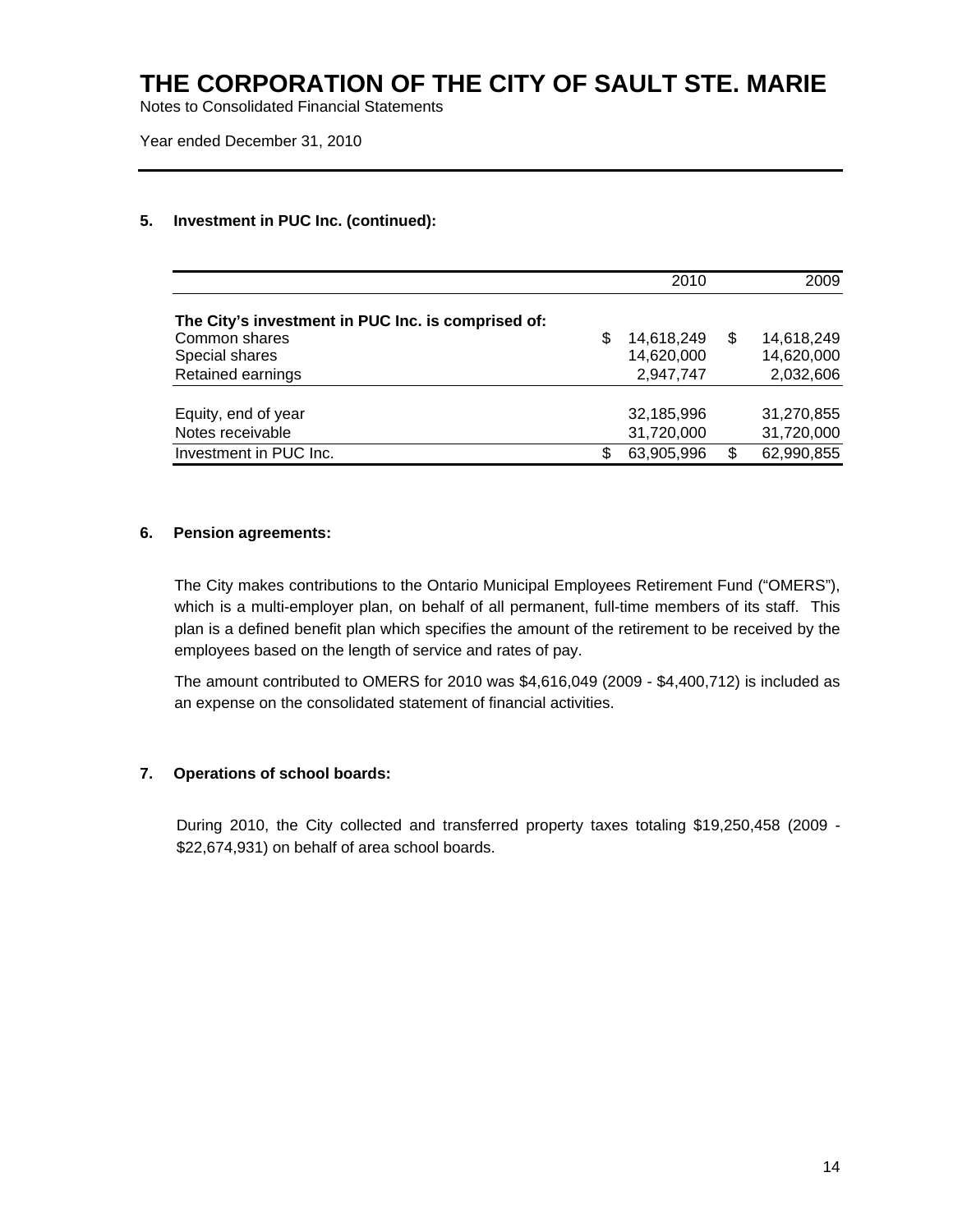Notes to Consolidated Financial Statements

Year ended December 31, 2010

#### **8. Trust funds:**

The trust funds administered by the City amounting to \$6,863,450 (2009 - \$6,200,930) are presented in a separate financial statement of trust fund balances and operations. As such balances are held in trust by the City for the benefit of others; they are not presented as part of the City's financial position or financial activities. At December 31, 2010, the trust fund balances are comprised of:

|                                     | 2010            | 2009            |
|-------------------------------------|-----------------|-----------------|
| Cemetery Care and Maintenance funds | \$<br>4,522,057 | \$<br>4,305,092 |
| Pre-need assurance                  | 2,088,708       | 1,659,231       |
| Transit employees pension           | 74,319          | 82,603          |
| <b>Historic Sites</b>               | 74,912          | 46,146          |
| Heritage Sault Ste. Marie           | 57,780          | 57,394          |
| Ontario Home Renewal Program        | 32,822          | 37,551          |
| Ontario Home Renewal Plan (Rental)  | 2,852           | 2,913           |
| <b>Cultural Endowment</b>           | 10.000          | 10,000          |
|                                     | \$<br>6.863,450 | \$<br>6,200,930 |

### **9. Commitments:**

The City has committed to providing funding of \$29,500,000 for the new hospital under construction in Sault Ste. Marie of which \$22,509,101 has been contributed to date. Funding is expected to be provided in installments of \$2,100,000 beginning in 2011 until such time that the full commitment is advanced. Of the annual contribution, \$1,100,000 is to be levied upon the taxpayers of Sault Ste. Marie, while the other \$1,000,000 is derived from the City's share of Charity Casino revenues.

### **10. Contingent liabilities:**

The City has been named in litigation matters, the outcome of which is not determinable and accordingly, no provision has been made for them in these financial statements. Should any loss result from these claims, such loss would be charged to operations in the year of resolution.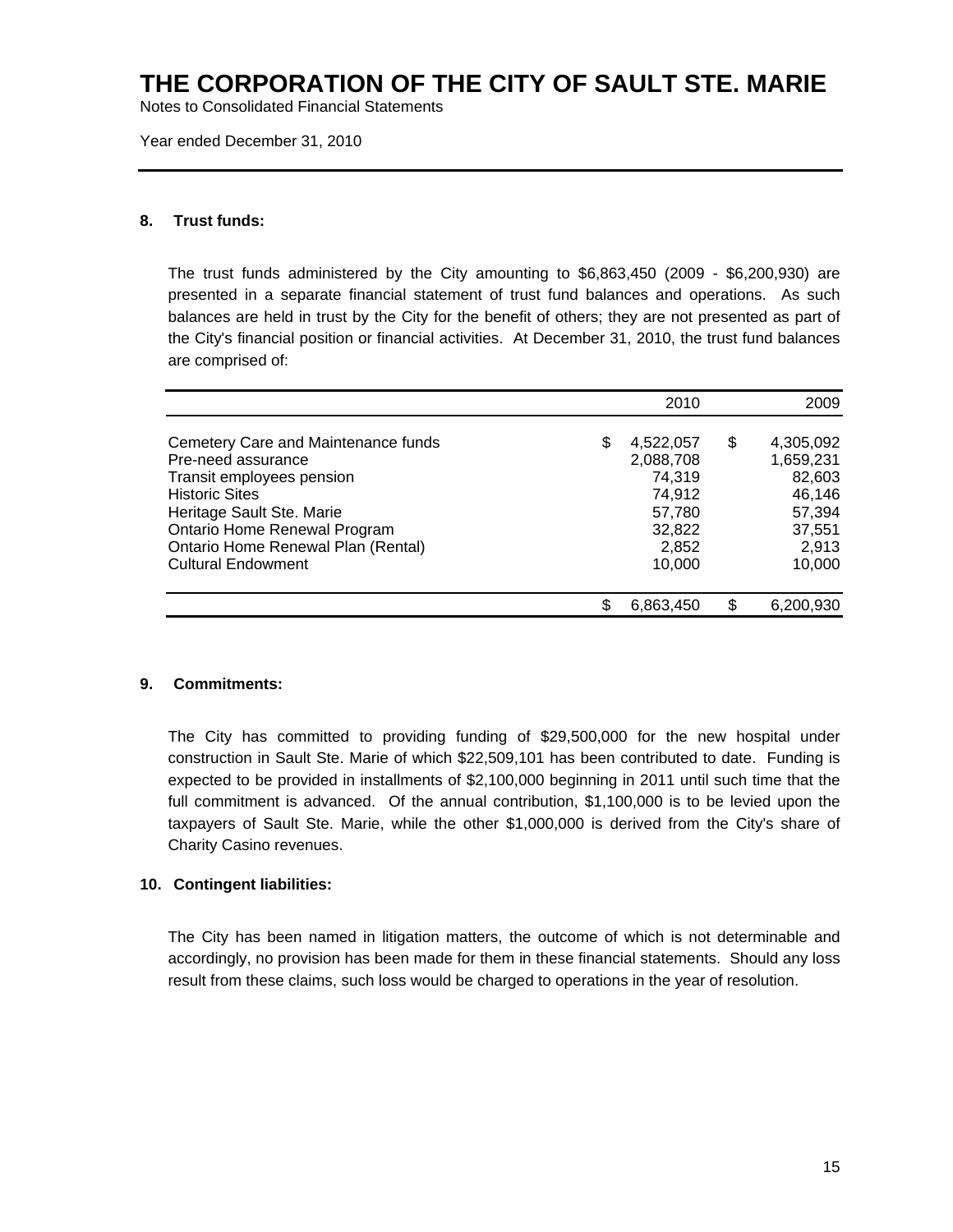Notes to Consolidated Financial Statements

Year ended December 31, 2010

#### **11. Employee future benefit obligations:**

Employee future benefits are liabilities of the City to its employees and early retirees for the following benefits earned but not taken as at December 31, 2010:

|                                                                                                      | 2010                                       | 2009                                   |
|------------------------------------------------------------------------------------------------------|--------------------------------------------|----------------------------------------|
| Future payments required to W.S.I.B.<br>Post employment and post retirement benefits<br>Vacation pay | 12,517,461<br>S.<br>9,963,686<br>6,925,788 | \$10,410,885<br>9,296,601<br>6,773,189 |
| Sick leave benefits                                                                                  | 445.200                                    | 317.116                                |
| Employee future benefit obligations                                                                  | \$29,852,135                               | \$26,797,791                           |

*Post employment and post retirement benefits* 

The City provides non-pension benefits to employees and retirees until they reach 65 years of age. The values that follow have been estimated based upon employee data available during the actuarial review which was completed as at December 31, 2010.

The benefit liability continuity is as follows:

|                                                             | 2010                                       | 2009                               |
|-------------------------------------------------------------|--------------------------------------------|------------------------------------|
| Accrued benefit liability, January 1<br>Expense<br>Payments | \$<br>9,296,601<br>1,025,215<br>(358, 130) | 8,671,036<br>916.439<br>(290, 874) |
| Accrued benefit liability, December 31                      | 9,963,686                                  | 9,296,601                          |

*Significant assumptions*  Discount rate 4.75% Health cost increase 5%-7.5%

#### *Accrued sick leave*

Sick leave benefits accrue to City employees at a rate of one and a half days per month. Unused sick days are banked and may be used in the future if sick leave is beyond yearly allocation. No cash payments are made for unused sick time upon termination or retirement.

#### *Accrued vacation pay*

Accrued vacation pay represents the liability for vacation entitlements earned by employees but not taken as at December 31, 2010.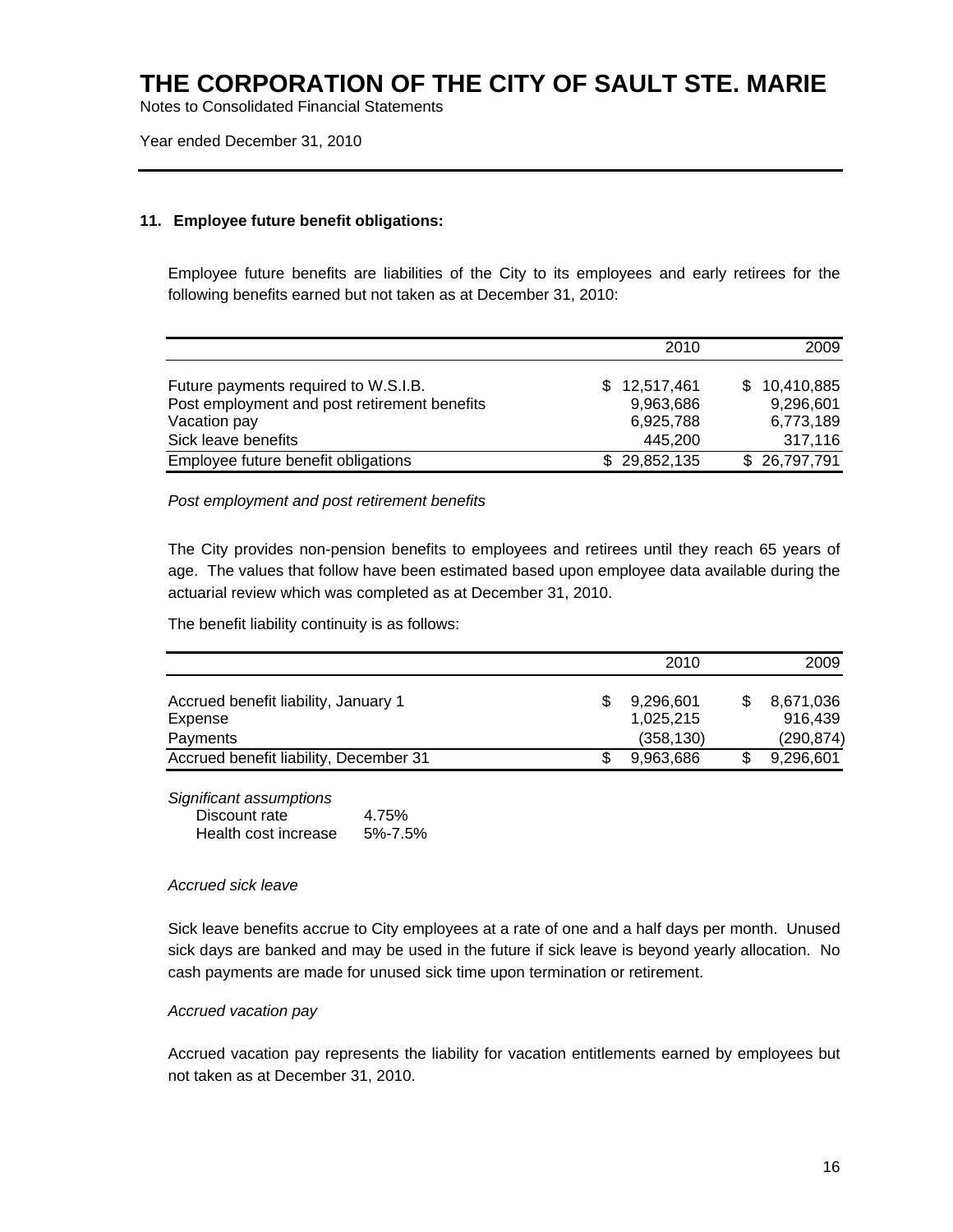Notes to Consolidated Financial Statements

Year ended December 31, 2010

### **11. Employee future benefit obligation (continued):**

*Future payments for Worker's Safety and Insurance Board (WSIB)* 

Under the provisions of the Workplace Safety and Insurance Board Act, the City has elected to be treated as a Schedule 2 employer and remits payments to the WSIB as required, to fund current disability payments. An actuarial estimate of future liabilities has been completed and forms the basis for the estimated liability.

### **12. Landfill closure and post-closure liability:**

The Environmental Protection Act sets out the regulatory requirements to properly close and maintain all active and inactive landfill sites. Under environmental law, there is a requirement for closure and post-closure care of solid waste landfill sites. This requirement is to be provided for over the estimated life of the landfill site based on usage.

Landfill closure and post-closure care requirements have been defined in accordance with industry standards and include final covering and landscaping of the landfill, pumping of ground water and leachates from the site, and ongoing environmental monitoring, site inspection and maintenance. The reported liability is based on estimates and assumptions with respect to events extending over a sixty year period using the best information available to management. Future events may result in significant changes to the estimated total expenditures capacity used or total capacity and the estimated liability, and would be recognized prospectively, as a change in estimate, when applicable.

The City operates one primary landfill site, the 5th Line Landfill. The site has capacity of approximately 3,000,000 metric tons with approximately 545,000 metric tons of remaining capacity. At current average fill rates, the site has a remaining operating life of approximately 9.1 years.

It is estimated that the total net present value of the cost to close and maintain the 5th Line Landfill site is approximately \$17,580,000 (2009 - \$17,580,000). The City has established a reserve to contribute to the cost of closing and maintaining the landfill site. At December 31, 2010, an amount of \$14,376,905 (2009 - \$14,168,422) with respect to landfill closure and post-closure liability has been accrued and will be funded from future taxation revenues.

The City will be undertaking a full Environmental Assessment of the landfill site to determine future options which may extend the operating life of the landfill.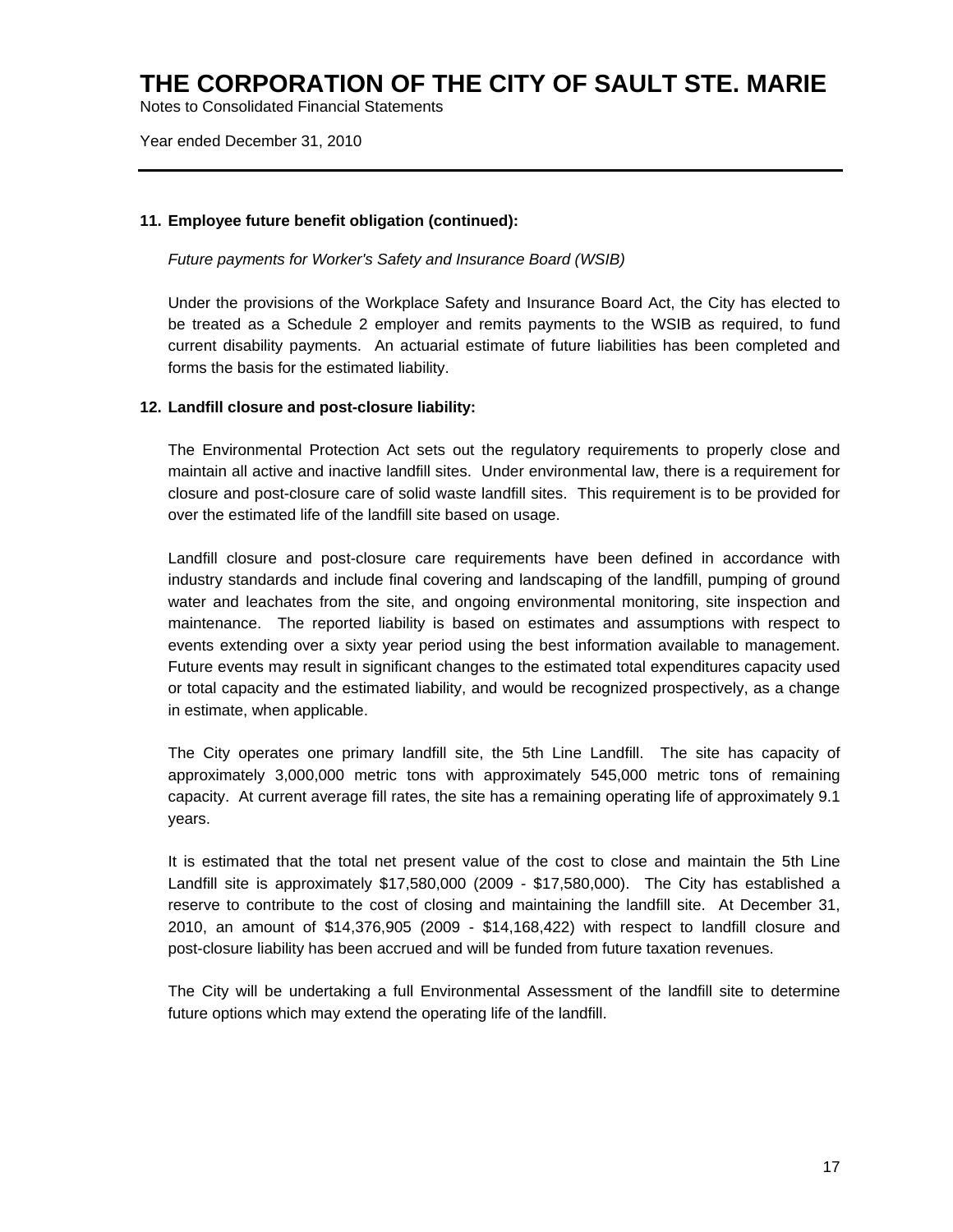Notes to Consolidated Financial Statements

Year ended December 31, 2010

## **13. Tangible capital assets:**

|                                   |              |                                                    | 2010                                                          |                 |                                          |                 |                              |                 |
|-----------------------------------|--------------|----------------------------------------------------|---------------------------------------------------------------|-----------------|------------------------------------------|-----------------|------------------------------|-----------------|
|                                   | Land         | <b>Landfill and</b><br>Land<br><b>Improvements</b> | <b>Building and</b><br><b>Building</b><br><b>Improvements</b> | Infrastructure  | <b>Machinery and</b><br><b>Equipment</b> | <b>Vehicles</b> | Assets under<br>Construction | Total           |
|                                   |              |                                                    |                                                               |                 |                                          |                 |                              |                 |
| Cost                              |              |                                                    |                                                               |                 |                                          |                 |                              |                 |
| Balance, beginning of year        | \$24,185,437 | \$8,226,410                                        | \$78,927,189                                                  | \$412,931,905   | \$20,604,976                             | \$22,697,987    | \$23,017,645                 | \$590,591,549   |
| Additions                         | 342,600      | 2,711,534                                          | 977,113                                                       | 19,682,660      | 1,796,466                                | 4,482,154       | 15,187,536                   | 45,180,063      |
| <b>Disposals</b>                  | 22,158       |                                                    | 98,419                                                        | 1,987,618       | 586,572                                  | 1,028,213       | 13,810,965                   | 17,533,945      |
| Balance, end of year              | 24,505,879   | 10,937,944                                         | 79,805,883                                                    | 430,626,947     | 21,814,870                               | 26, 151, 928    | 24,394,216                   | 618,237,667     |
|                                   |              |                                                    |                                                               |                 |                                          |                 |                              |                 |
| <b>Accumulated Amortization</b>   |              |                                                    |                                                               |                 |                                          |                 |                              |                 |
| Balance, beginning of year        |              | (3,569,102)                                        | (23, 245, 264)                                                | (155, 381, 056) | (8,332,197)                              | (13, 242, 470)  | $\sim$                       | (203, 770, 089) |
| <b>Disposals</b>                  |              |                                                    | 19,684                                                        | 1,987,500       | 523,212                                  | 974,650         |                              | 3,505,046       |
| <b>Amortization Expense</b>       |              | (467, 146)                                         | (1,756,650)                                                   | (9,615,337)     | (1,770,169)                              | (1,723,362)     |                              | (15, 332, 664)  |
| Balance, end of year              |              | (4,036,248)                                        | (24, 982, 230)                                                | (163,008,893)   | (9,579,154)                              | (13,991,182)    | $\overline{\phantom{a}}$     | (215, 597, 707) |
| Net Book Value, end of year       | 24,505,879   | 6,901,696                                          | 54,823,653                                                    | 267,618,054     | 12,235,716                               | 12,160,745      | 24,394,216                   | \$402,639,960   |
| Net Book value, beginning of year | \$24,185,437 | \$4,657,308                                        | \$55,681,925                                                  | \$257,550,849   | \$12,272,779                             | \$9,455,517     | \$23,017,645                 | \$386,821,460   |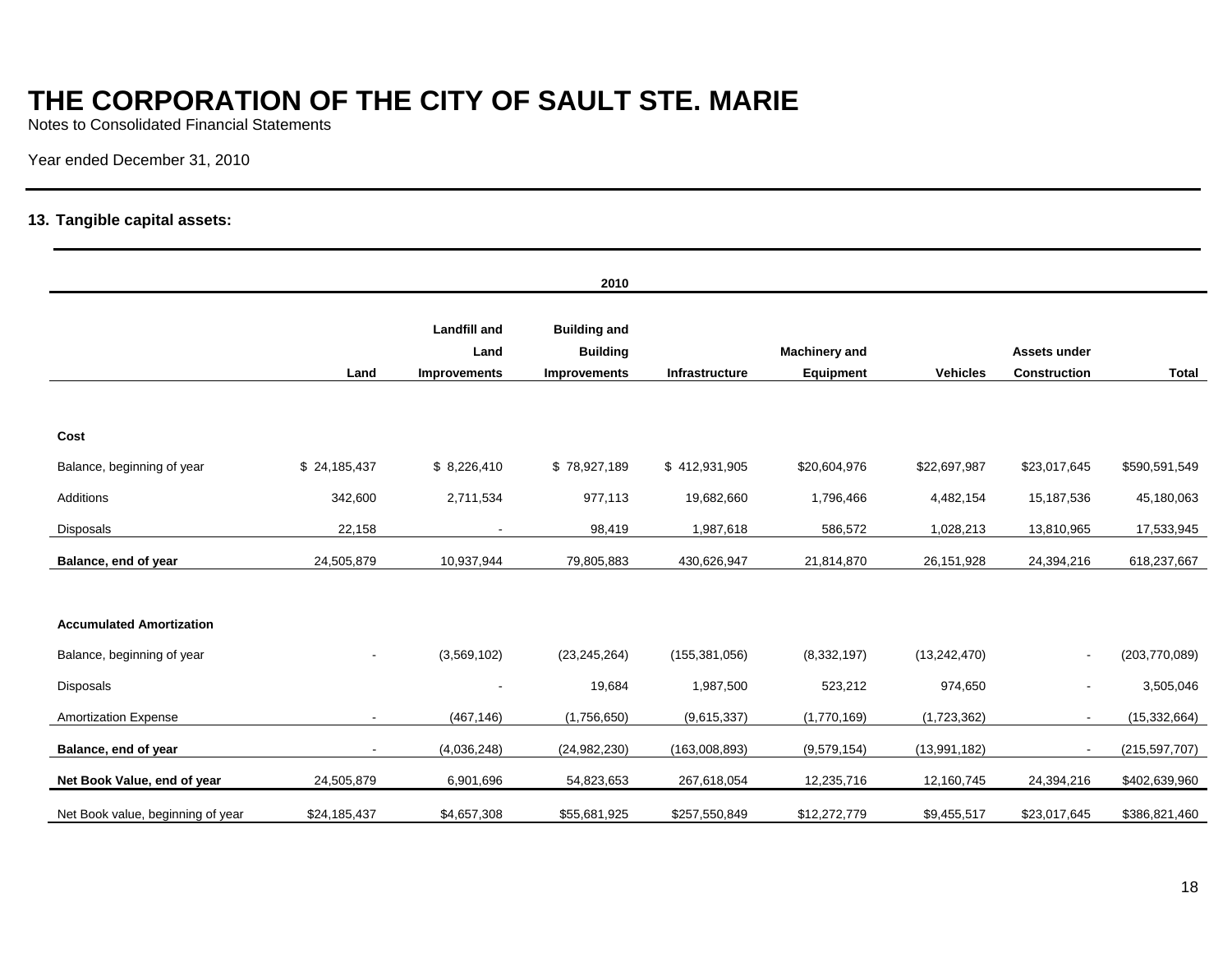Notes to Consolidated Financial Statements

Year ended December 31, 2010

### **13. Tangible capital assets (continued):**

|                                   |              |                                             | 2009                                                   |                 |                                                      |                |                              |                 |
|-----------------------------------|--------------|---------------------------------------------|--------------------------------------------------------|-----------------|------------------------------------------------------|----------------|------------------------------|-----------------|
|                                   | Land         | <b>Landfill and</b><br>Land<br>Improvements | <b>Building and</b><br><b>Building</b><br>Improvements | Infrastructure  | <b>Machinery and</b><br>Equipment<br><b>Vehicles</b> |                | Assets under<br>Construction | <b>Total</b>    |
| Cost                              |              |                                             |                                                        |                 |                                                      |                |                              |                 |
| Balance, beginning of year        | \$23,848,803 | \$7,874,812                                 | \$78,911,891                                           | \$388,950,541   | \$18,524,117                                         | \$22,542,050   | \$11,417,538                 | \$552,069,752   |
| Additions                         | 421,096      | 351,598                                     | 15,298                                                 | 24,993,637      | 2,975,762                                            | 950,059        | 22,806,929                   | 52,514,379      |
| Disposals                         | 84,462       | $\overline{\phantom{a}}$                    | $\blacksquare$                                         | 1,012,273       | 894,903                                              | 794,122        | 11,206,822                   | 13,992,582      |
| Balance, end of year              | 24, 185, 437 | 8,226,410                                   | 78,927,189                                             | 412,931,905     | 20,604,976                                           | 22,697,987     | 23,017,645                   | 590,591,549     |
|                                   |              |                                             |                                                        |                 |                                                      |                |                              |                 |
| <b>Accumulated Amortization</b>   |              |                                             |                                                        |                 |                                                      |                |                              |                 |
| Balance, beginning of year        |              | (3,243,393)                                 | (21, 521, 094)                                         | (147, 199, 552) | (7, 546, 402)                                        | (12, 436, 824) |                              | (191, 947, 265) |
| <b>Disposals</b>                  |              | $\blacksquare$                              |                                                        | 1,001,025       | 883,431                                              | 738,769        |                              | 2,623,225       |
| <b>Amortization Expense</b>       |              | (325, 709)                                  | (1,724,170)                                            | (9, 182, 529)   | (1,669,226)                                          | (1, 544, 415)  |                              | (14, 446, 049)  |
| Balance, end of year              |              | (3,569,102)                                 | (23, 245, 264)                                         | (155, 381, 056) | (8, 332, 197)                                        | (13, 242, 470) |                              | (203, 770, 089) |
| Net Book Value, end of year       | \$24,185,437 | \$4,657,308                                 | \$55,681,925                                           | \$257,550,849   | \$12,272,779                                         | \$9,455,517    | \$23,017,645                 | \$386,821,460   |
| Net Book Value, beginning of year | \$23,848,803 | \$4,631,419                                 | \$57,390,797                                           | \$241,750,989   | \$10,977,714                                         | \$22,542,050   | \$11,417,538                 | \$360,122,486   |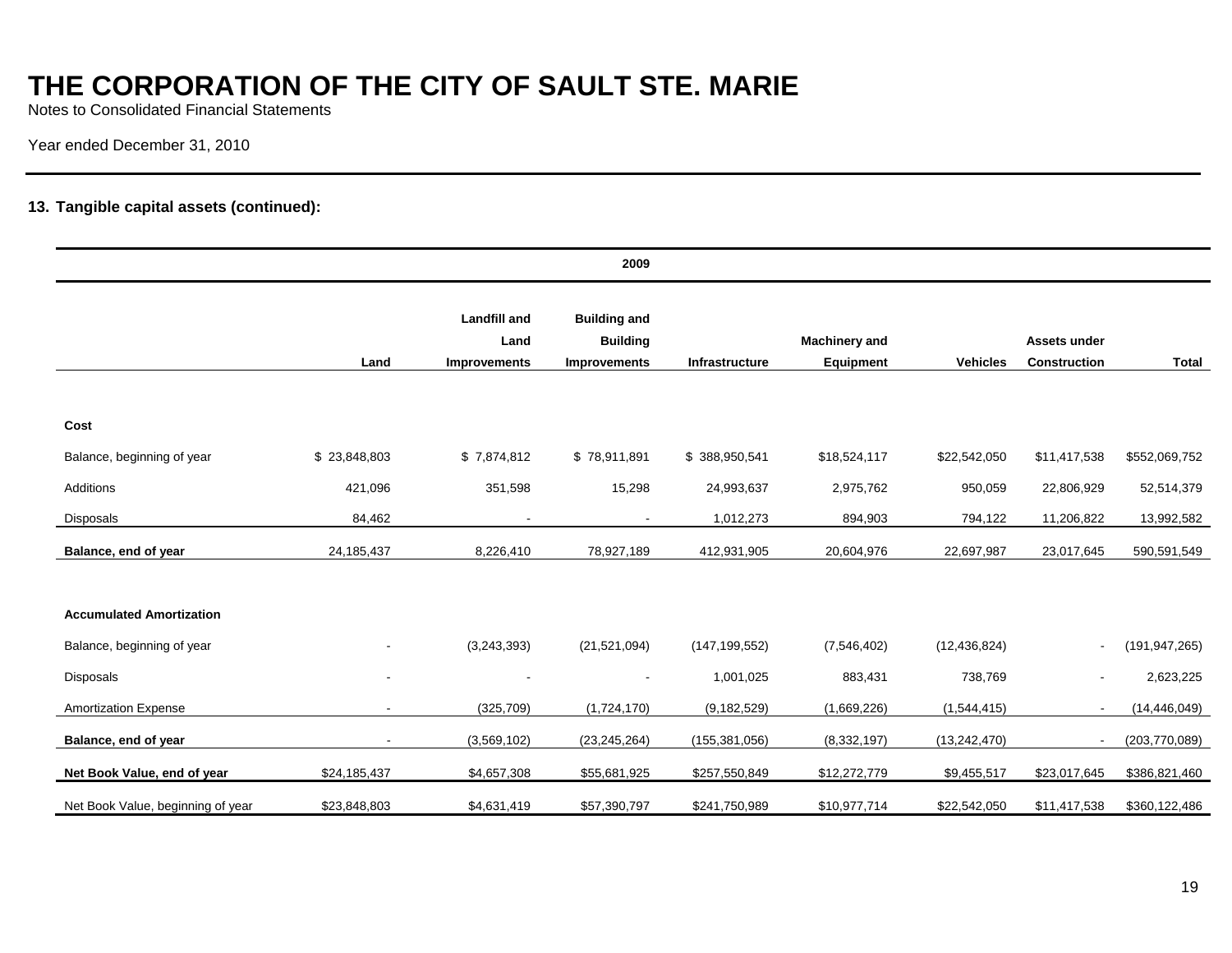Notes to Consolidated Financial Statements

Year ended December 31, 2010

#### **13. Tangible capital assets (continued):**

a) Assets under construction:

Assets under construction having a value of \$24,394,216 (2009 - \$23,017,645) have not been amortized. Amortization of these assets will commence when the asset is put into service.

b) Contributed tangible capital assets:

Contributed capital assets have been recognized at fair market value at the date of contribution. The value of contributed assets received during the year was \$197,645 (2009 - \$141,004) comprised of water infrastructure.

c) Tangible capital assets disclosed at nominal values:

Where an estimate of fair value could not be made, the tangible capital asset was recognized at a nominal value.

d) Works of art and historical treasures:

The City manages and controls various works of art and non-operational historical cultural assets including buildings, artifacts, paintings and sculptures located at City sites and public display areas. These assets are not recorded as tangible capital assets and are not amortized.

e) Write-down of tangible capital assets:

The write-down of tangible capital assets during the year was \$nil (2009 - \$nil).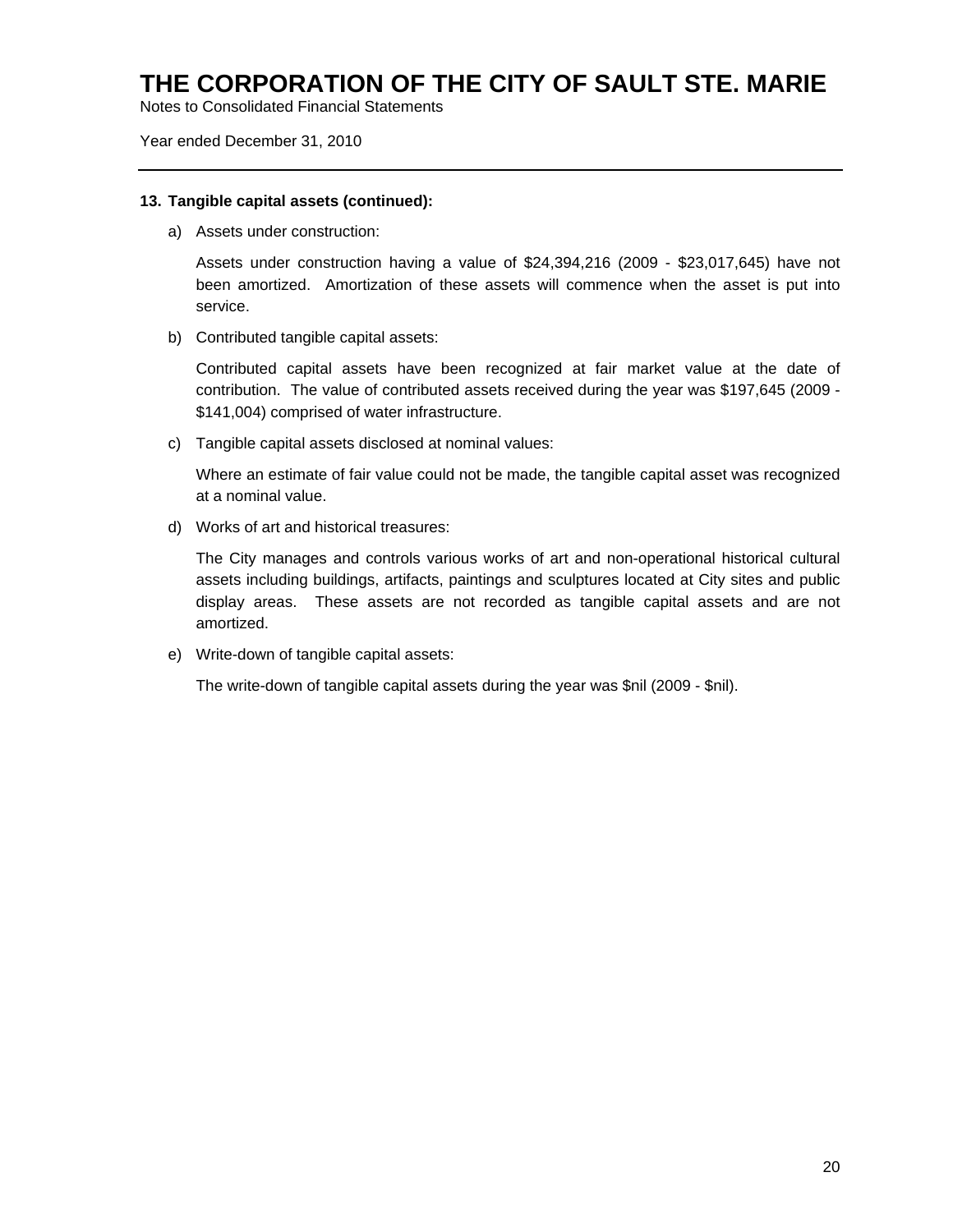Notes to Consolidated Financial Statements

### Year ended December 31, 2010

#### **14. Accumulated surplus:**

Accumulated surplus consists of individual fund surplus and reserves and reserve funds as follows:

|                                                          | 2010           | 2009           |
|----------------------------------------------------------|----------------|----------------|
| <b>Surplus:</b>                                          |                |                |
| Invested in tangible capital assets                      | \$402,639,960  | \$386,821,460  |
| Invested in PUC Inc.                                     | 63,905,996     | 62,990,855     |
| Other                                                    | 14,572,412     | 13,334,839     |
| Unfunded                                                 |                |                |
| Net long-term liabilities                                | (17,936,258)   | (20, 440, 876) |
| Landfill closure costs                                   | (14, 376, 905) | (14, 168, 422) |
| Employee benefits                                        | (29, 852, 135) | (26, 797, 791) |
| <b>Total surplus</b>                                     | 418,953,070    | 401,740,065    |
| Reserves set aside for specific purpose by Council:      |                |                |
| Working capital                                          | 2,163,507      | 2,161,007      |
| Acquisition of fixed assets                              | 3,190,577      | 2,839,587      |
| Planning and development                                 | 662,252        | 770,138        |
| Parking facilities                                       | 3,614          | 3,614          |
| Other programs                                           | 6,539,288      | 5,965,126      |
| Waste disposal site                                      | 9,151,015      | 9,105,881      |
| Total reserve                                            | 21,710,253     | 20,845,353     |
| Reserve funds set aside for specific purpose by Council: |                |                |
| Sewage plants                                            | 456,840        | 448,706        |
| Cemetery development                                     | 1,260,571      | 1,384,722      |
| Industrial land                                          | 43,781         | 43,489         |
| Property purchases                                       | 941,569        | 986,997        |
| Hospital development                                     | 1,884,580      | 19,861,544     |
| Other programs                                           | 183,974        | 194,571        |
| Total reserve funds                                      | 4,771,315      | 22,920,029     |
|                                                          | \$445,434,638  | \$445,505,447  |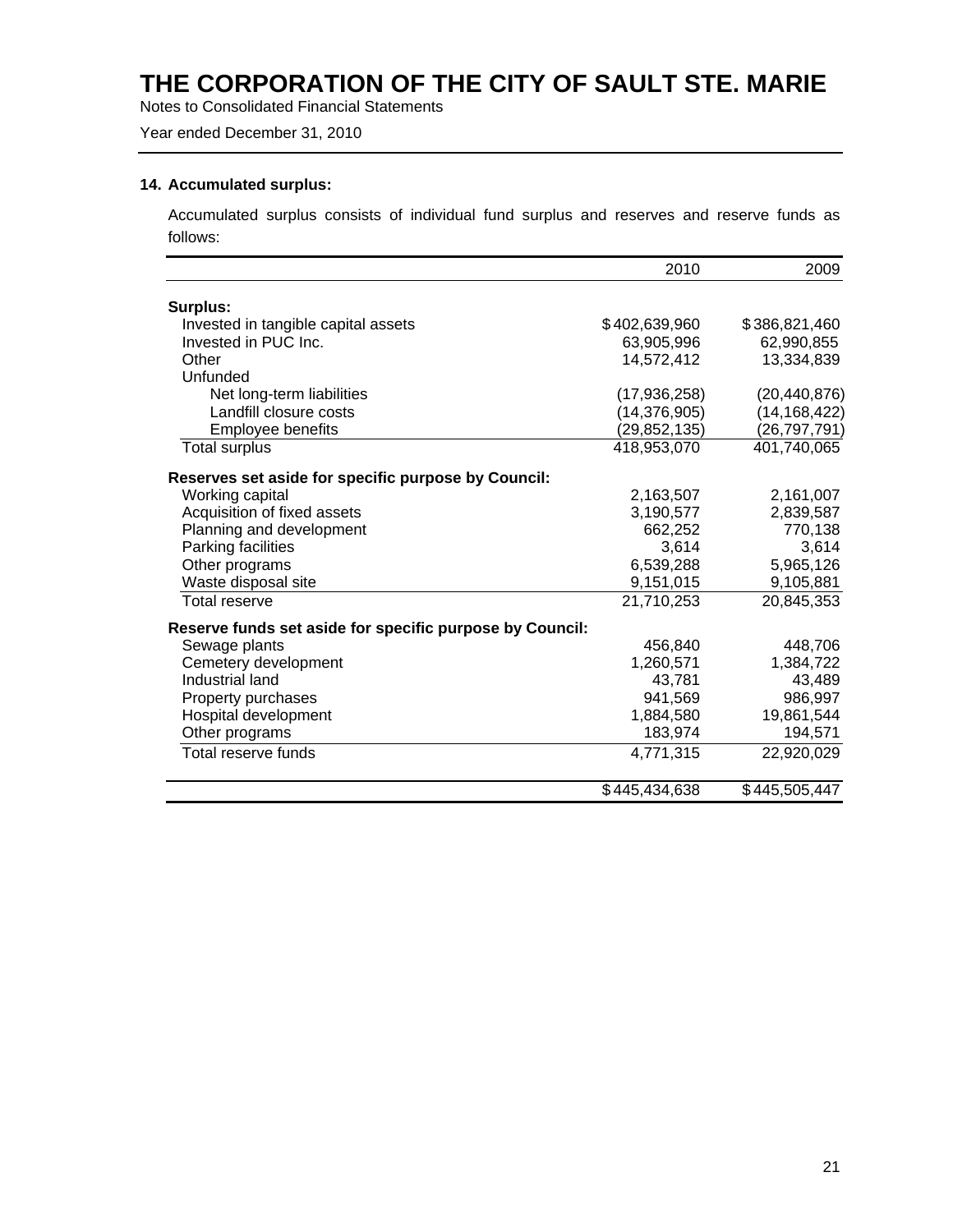Notes to Consolidated Financial Statements

Year ended December 31, 2010

#### **15. Government transfers:**

The City recognizes the transfer of government funding as expenses or revenues in the period that the events giving rise to the transfer occurred. The transfers reported on the Statement of Operations are:

|                                                 | 2010                    | 2009                          |
|-------------------------------------------------|-------------------------|-------------------------------|
| Revenue:<br>Provincial grants<br>Federal grants | 33,043,828<br>9,773,423 | \$<br>40,896,939<br>6,473,007 |
| Total revenues                                  | 42,817,251              | 47,369,946                    |

#### **16. Segmented information:**

The City of Sault Ste. Marie is a diversified municipal government institution that provides a wide range of services to its citizens. City services are provided by departments and certain departments have been separately disclosed in the segmented information, along with the services they provide. These departments are:

#### **General Government**

General Government is comprised of City Council, the Chief Administrators' Office (CAO), Clerks Department, Legal Department, Human Resources Department and the Finance Department. Each of these departments provides program support to various other areas.

The Chief Administrators' Office is charged with the responsibility of coordinating the work of all municipal departments and ensuring that those departments carry out the policies and directions given by City Council.

The Clerks Departments' primary task is to function as the corporate secretary to City Council, ensuring that all Council Agendas, Minutes of proceedings, resolutions, decisions, voting, records, and accounts are recorded, documented and certified.

The Legal Department is responsible for the preparation of by-laws, deeds, leases, agreements and other legal documents, as well as property management for the City in regards to purchases, sales, leasing, easements and related agreements. Prosecutions and administration of Provincial Offences Act is also part of their responsibility.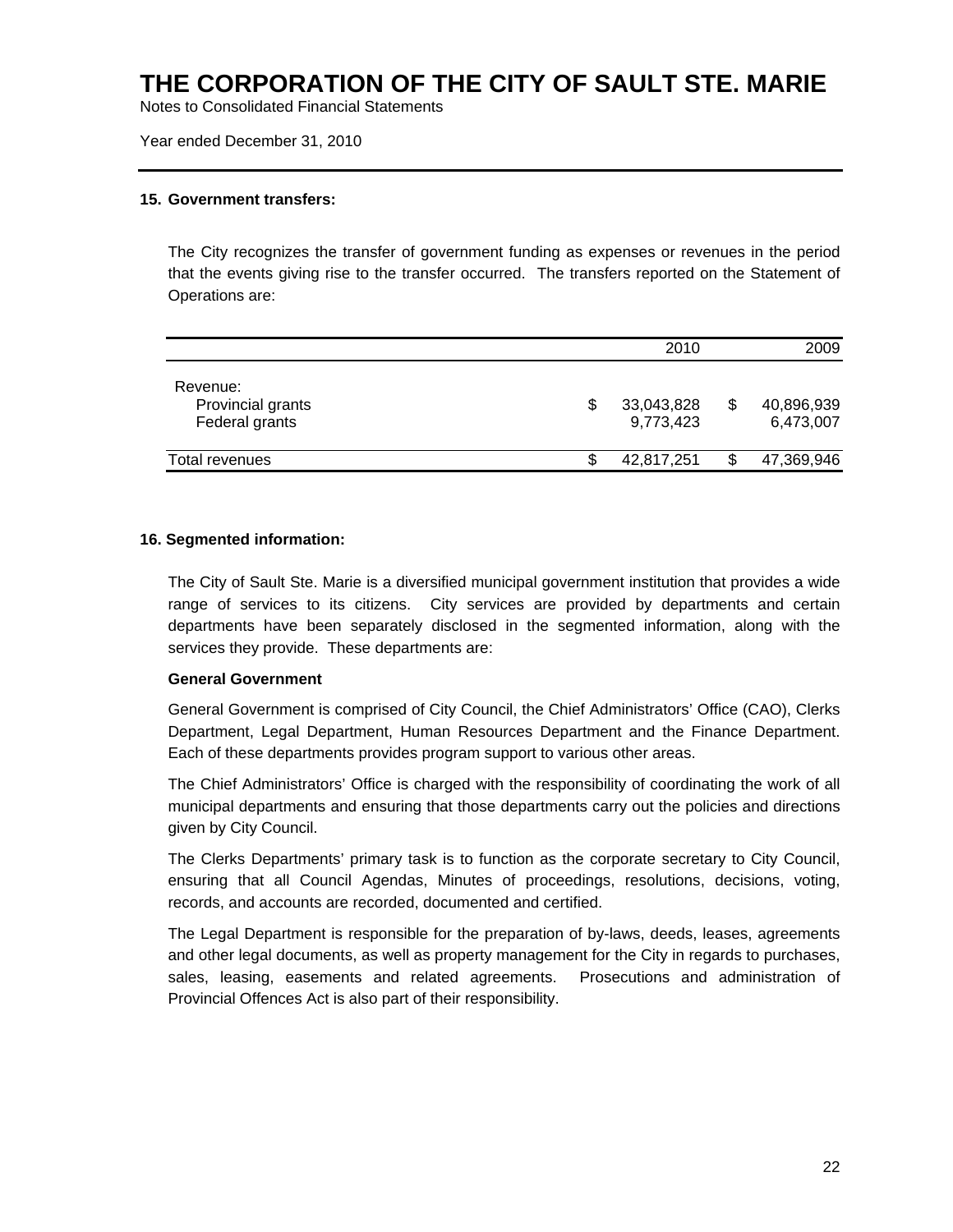Notes to Consolidated Financial Statements

Year ended December 31, 2010

#### **16. Segmented information (continued):**

The Human Resources Department is charged with negotiation and administration of all collective agreements as well as all facets of employment and employee benefits.

The Finance Department is responsible for the Citys' general financial management and budget preparation. The department is comprised of financial administration, accounting, tax and licensing, purchasing and information technology.

#### **Fire Services**

Fire Services is responsible to provide fire suppression service; fire prevention programs; training and education related to prevention, detection or extinguishment of fires. It is also responsible, through its Emergency Medical Services, for pre-hospital emergency paramedical care and the transport of the sick and injured.

#### **Police Services**

The mandate of the Police Services is to ensure the safety of the lives and property of citizens; preserve the peace and good order; prevent crimes from occurring; detect offenders; and enforce the law.

#### **Engineering and Planning**

The Engineering and Planning Department provides diverse services. It manages urban development for business interests, environmental concerns, local neighborhoods and the downtown through city planning and community development. It ensures the quality of building construction and maintenance of properties through enforcement of construction codes, building standards and by-law for the protection of occupants. It facilitates economic development by providing services for the approval of all land development plans, the application of enforcement of zoning by-laws and the processing of building permit applications

#### **Public Works and Transportation**

The Public Works and Transportation Department is responsible for maintenance of municipal infrastructure, such as streets, sewers, transit, parks and cemeteries. The department provides solid waste management through refuse collection, recycling programs, and sanitary landfill management. The department is also responsible for traffic control, including signage, signals and pavement markings.

#### **Community Services**

The Community Services Department provides public services in the area of recreation and culture. In addition it is responsible for the operations of the City-run Day Nurseries and Community Centres.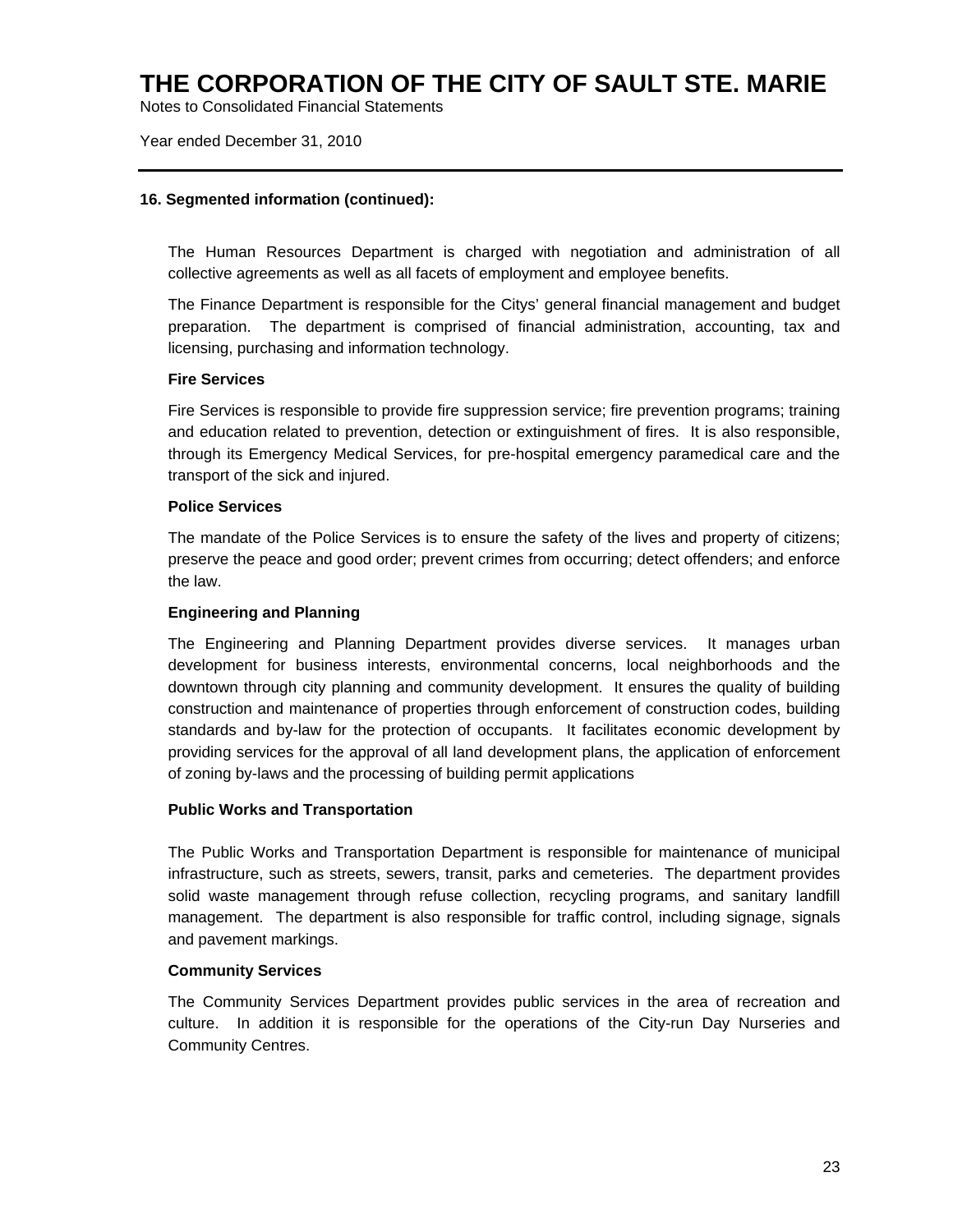Notes to Consolidated Financial Statements

Year ended December 31, 2010

#### **16. Segmented information (continued):**

#### **Social Services**

The Social Services Department provides administration support to the Sault Ste. Marie District Social Services Administration Board. This includes assisting in the development of client action plans designed to facilitate financial independence; providing employment resources to assist consumers in the transition to self-sufficiency; coordination of community child care services; administering and managing the Rent-Geared-to-Income Public Housing Portfolio and central administration and coordination for the Rent Supplement Program and the Non-Profit and Cooperative Housing Developments.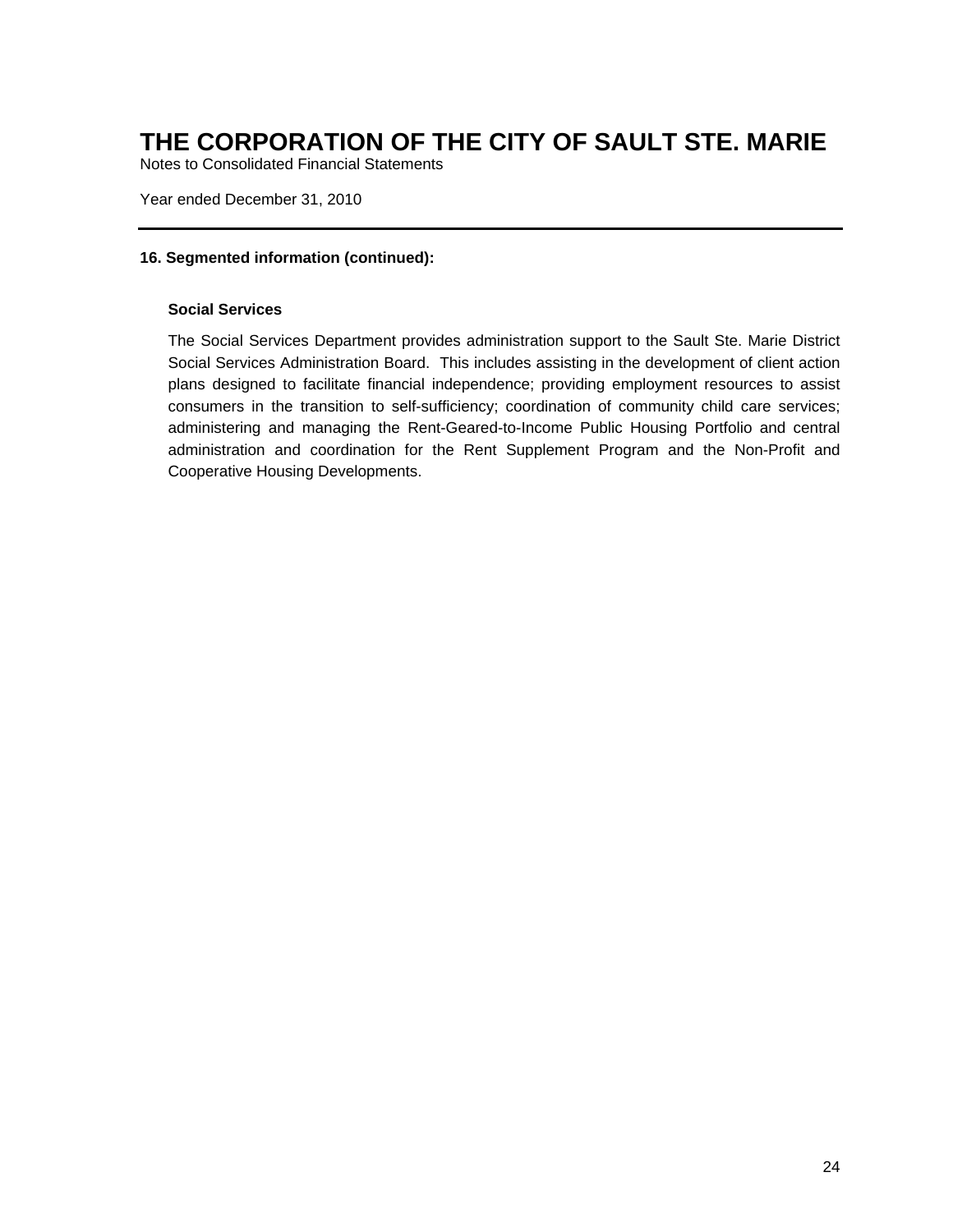Notes to Consolidated Financial Statements

Year ended December 31, 2010

#### **16. Segmented information (continued):**

|                                       |         |             |                      |            | 2010                     |    |              |     |                          |                  |    |                        |      |                          |      |              |
|---------------------------------------|---------|-------------|----------------------|------------|--------------------------|----|--------------|-----|--------------------------|------------------|----|------------------------|------|--------------------------|------|--------------|
|                                       | General |             | <b>Fire Services</b> |            | <b>Police Services</b>   |    | Engineering  |     | <b>Public Works</b>      | Community        |    | <b>Social Services</b> |      | PUC Inc.                 |      | <b>Total</b> |
|                                       |         | Government  |                      |            |                          |    | and Planning |     | and                      | <b>Services</b>  |    |                        |      |                          |      |              |
|                                       |         |             |                      |            |                          |    |              |     | Transportation           |                  |    |                        |      |                          |      |              |
| Revenues:                             |         |             |                      |            |                          |    |              |     |                          |                  |    |                        |      |                          |      |              |
| Taxation                              | \$      | 1,249,760   | \$                   | 9,753,189  | \$<br>17,685,730         | \$ | 4,708,671    | -\$ | 26,655,636               | \$<br>8,365,454  | \$ | 16,366,234             |      | $\sim$                   | \$   | 94,784,674   |
| Fees and user charges                 |         | 2,662,003   |                      | 4,134,513  | 361,712                  |    | 23,342,518   |     | 7,939,587                | 5,372,438        |    | 7,711,831              |      | $\overline{\phantom{a}}$ |      | 51,524,602   |
| Government grants                     |         | 5,696,207   |                      | 2,055,588  | 3,928,965                |    | 16,953,857   |     | 6,652,938                | 3,697,263        |    | 3,832,432              |      |                          |      | 42,817,250   |
| Investment income                     |         | 4,990,634   |                      | 109,475    | 332,092                  |    | 46,236       |     | 14,521                   | $\blacksquare$   |    |                        |      |                          |      | 5,492,958    |
| Other                                 |         | 249,426     |                      |            | 397,833                  |    | 1,270,795    |     | 251,617                  | 378,074          |    |                        |      |                          |      | 2,547,745    |
| Income of PUC Inc.                    |         |             |                      |            |                          |    |              |     |                          |                  |    |                        |      | 1,525,221                |      | 1,525,221    |
| <b>Total revenues</b>                 |         | 24,848,030  |                      | 16,052,765 | 22,706,332               |    | 6,322,077    |     | 1,514,299                | 7,813,229        |    | 27,910,497             |      | 1,525,221                |      | 98,692,450   |
| <b>Expenses:</b>                      |         |             |                      |            |                          |    |              |     |                          |                  |    |                        |      |                          |      |              |
| Salaries, wages and employee benefits |         | 7,037,160   |                      | 15,256,023 | 19,963,054               |    | 7,343,791    |     | 23,724,895               | 8,393,770        |    | 7,535,473              |      | $\overline{\phantom{a}}$ |      | 89,254,166   |
| Materials                             |         | 3,019,374   |                      | 949,498    | 1,875,761                |    | 7,834,973    |     | 13,396,735               | 3,683,802        |    | 401,178                |      |                          |      | 31,161,321   |
| Contracted services                   |         |             |                      | 212,817    | 895,182                  |    | 6,751,025    |     | 3,893,645                | 1,210,824        |    | 130,507                |      | $\blacksquare$           |      | 13,094,000   |
| Rents and financial                   |         | 2,717,722   |                      | 2,429      | 79,912                   |    | 400,730      |     | 23,916                   | 904,208          |    | 503,674                |      |                          |      | 4,632,591    |
| Grants to others                      |         | 35,484      |                      |            | $\overline{\phantom{a}}$ |    | 3,134,108    |     | $\overline{\phantom{a}}$ | 2,588,982        |    | 19,844,989             |      |                          |      | 25,603,563   |
| Contribution to new hospital          |         | 19,684,952  |                      |            |                          |    |              |     |                          | $\sim$           |    |                        |      | $\blacksquare$           |      | 19,684,952   |
| Amortization                          |         | 601,061     |                      | 368,272    | 357,440                  |    | 10,307,014   |     | 2,048,985                | 1,532,067        |    | 117,827                |      |                          |      | 15,332,666   |
| Total expenses:                       |         | 33,095,753  |                      | 16,789,039 | 23, 171, 349             |    | 35,771,641   |     | 43,088,176               | 18,313,653       |    | 28,533,648             |      |                          |      | 198,763,259  |
| Annual surplus (deficit)              | \$      | (8,247,723) | -\$                  | (736, 274) | \$<br>(465, 017)         | \$ | 10,550,436   | -\$ | (1,573,877)              | \$<br>(500, 424) | \$ | (623, 151)             | - \$ | 1,525,221                | - \$ | (70, 809)    |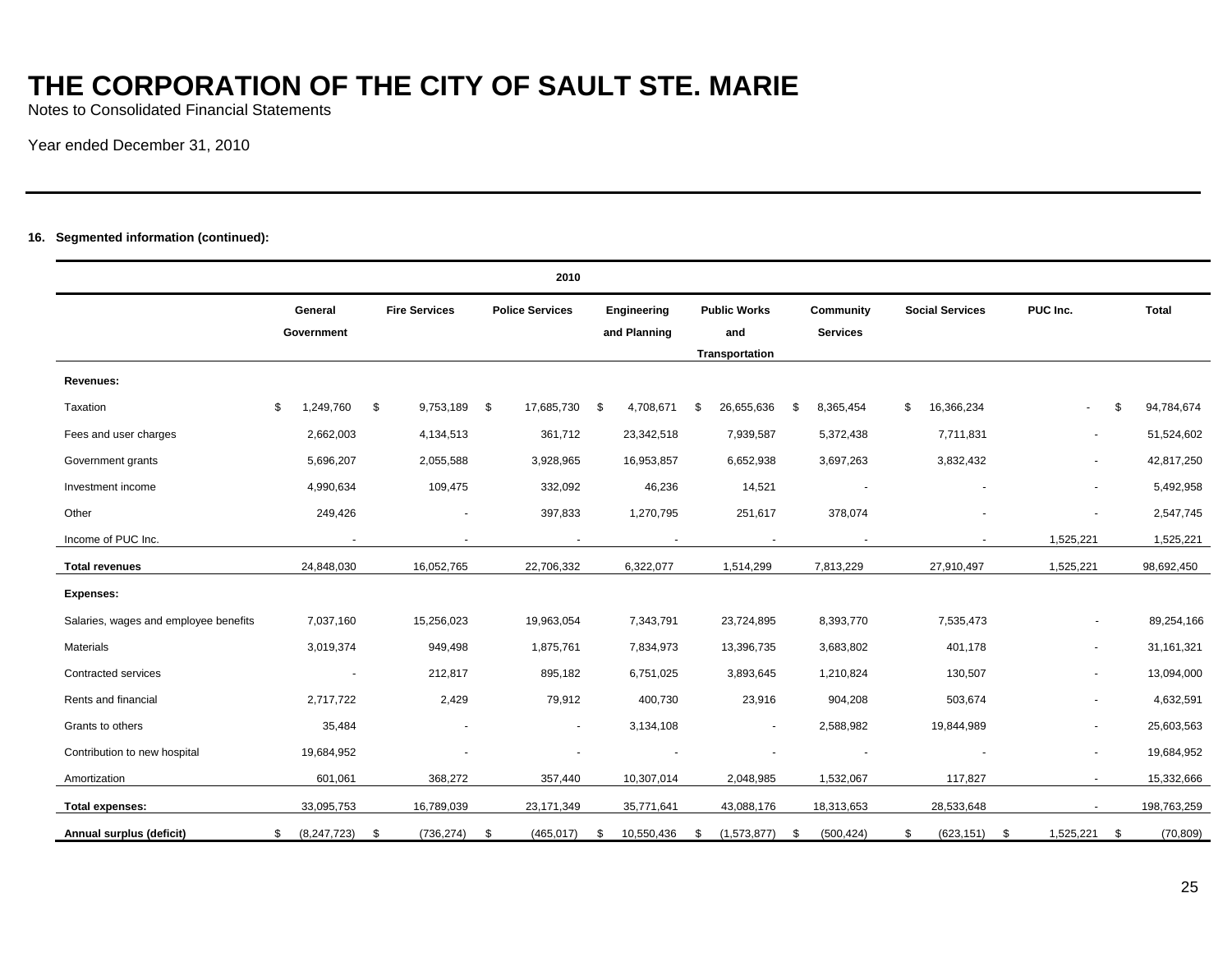Notes to Consolidated Financial Statements

### Year ended December 31, 2010

#### **16. Segmented information (continued):**

|                                       |                                               |               |                                                       |  | 2009                                         |                 |      |                              |      |                        |  |              |            |                          |      |             |
|---------------------------------------|-----------------------------------------------|---------------|-------------------------------------------------------|--|----------------------------------------------|-----------------|------|------------------------------|------|------------------------|--|--------------|------------|--------------------------|------|-------------|
|                                       | <b>Fire Services</b><br>General<br>Government |               | <b>Police Services</b><br>Engineering<br>and Planning |  | <b>Public Works</b><br>and<br>Transportation |                 |      | Community<br><b>Services</b> |      | <b>Social Services</b> |  | PUC Inc.     |            | <b>Total</b>             |      |             |
| <b>Revenues:</b>                      |                                               |               |                                                       |  |                                              |                 |      |                              |      |                        |  |              |            |                          |      |             |
| Taxation                              | \$                                            | 9,018,363 \$  | 9,207,191 \$                                          |  | 16,742,830                                   | \$<br>1,502,897 | \$   | 25,389,110                   | - \$ | 10,107,048 \$          |  | 19,081,657   | $^{\circ}$ | $-$ \$                   |      | 91,049,096  |
| Fees and user charges                 |                                               | 3,230,593     | 3,763,975                                             |  | 360,656                                      | 20,943,792      |      | 7,111,323                    |      | 5,032,939              |  | 7,309,791    |            | $\sim$                   |      | 47,753,069  |
| Government grants                     |                                               | 5,195,558     | 2,446,566                                             |  | 4,768,593                                    | 18,600,350      |      | 8,186,863                    |      | 3,142,053              |  | 5,029,963    |            |                          |      | 47,369,946  |
| Investment income                     |                                               | 5,425,803     |                                                       |  | 43                                           | 13,616          |      | 9,266                        |      |                        |  |              |            | $\sim$                   |      | 5,448,728   |
| Other                                 |                                               | 295,503       | 1,100                                                 |  | $\overline{\phantom{a}}$                     | 1,457,913       |      | 244,271                      |      | 193,746                |  |              |            | $\overline{\phantom{a}}$ |      | 2,192,533   |
| Income of PUC Inc.                    |                                               |               |                                                       |  |                                              |                 |      |                              |      |                        |  |              |            | 1,950,938                |      | 1,950,938   |
| <b>Total revenues</b>                 |                                               | 23,165,820    | 15,418,832                                            |  | 21,872,122                                   | 42,518,568      |      | 40,940,833                   |      | 18,475,786             |  | 31,421,411   |            | 1,950,938                |      | 195,764,310 |
| <b>Expenses:</b>                      |                                               |               |                                                       |  |                                              |                 |      |                              |      |                        |  |              |            |                          |      |             |
| Salaries, wages and employee benefits |                                               | 4,523,698     | 13,996,820                                            |  | 19,063,092                                   | 7,672,692       |      | 23,328,358                   |      | 8,095,181              |  | 6,964,869    |            | $\overline{\phantom{a}}$ |      | 83,644,710  |
| Materials                             |                                               | 2,237,555     | 884,402                                               |  | 1,992,582                                    | 7,741,543       |      | 9,712,471                    |      | 4,097,019              |  | 379,502      |            |                          |      | 27,045,074  |
| Contracted services                   |                                               | 105,752       | 206,828                                               |  | 855,788                                      | 7,783,999       |      | 4,395,976                    |      | 3,078,200              |  | 98,395       |            |                          |      | 16,524,938  |
| Rents and financial                   |                                               | 1,949,265     | 2,429                                                 |  | 83,436                                       | 716             |      | 49,444                       |      | 943,261                |  | 558,247      |            |                          |      | 3,586,798   |
| Grants to others                      |                                               | 82,479        |                                                       |  |                                              | 2,920,406       |      |                              |      | 3,076,372              |  | 22,130,107   |            |                          |      | 28,209,364  |
| Amortization                          |                                               | 614,896       | 332,239                                               |  | 224,717                                      | 9,743,884       |      | 1,927,615                    |      | 1,483,884              |  | 118,814      |            |                          |      | 14,446,049  |
| <b>Total expenses:</b>                |                                               | 9,513,645     | 15,422,718                                            |  | 22,219,615                                   | 35,863,240      |      | 39,413,864                   |      | 20,773,917             |  | 30,249,934   |            |                          |      | 173,456,933 |
| Annual surplus (deficit)              | \$                                            | 13,652,175 \$ | $(3,886)$ \$                                          |  | $(347, 493)$ \$                              | 6,655,328       | - \$ | 1,526,969                    | - \$ | $(2,298,131)$ \$       |  | 1,171,477 \$ |            | 1,950,938                | - \$ | 22,307,377  |